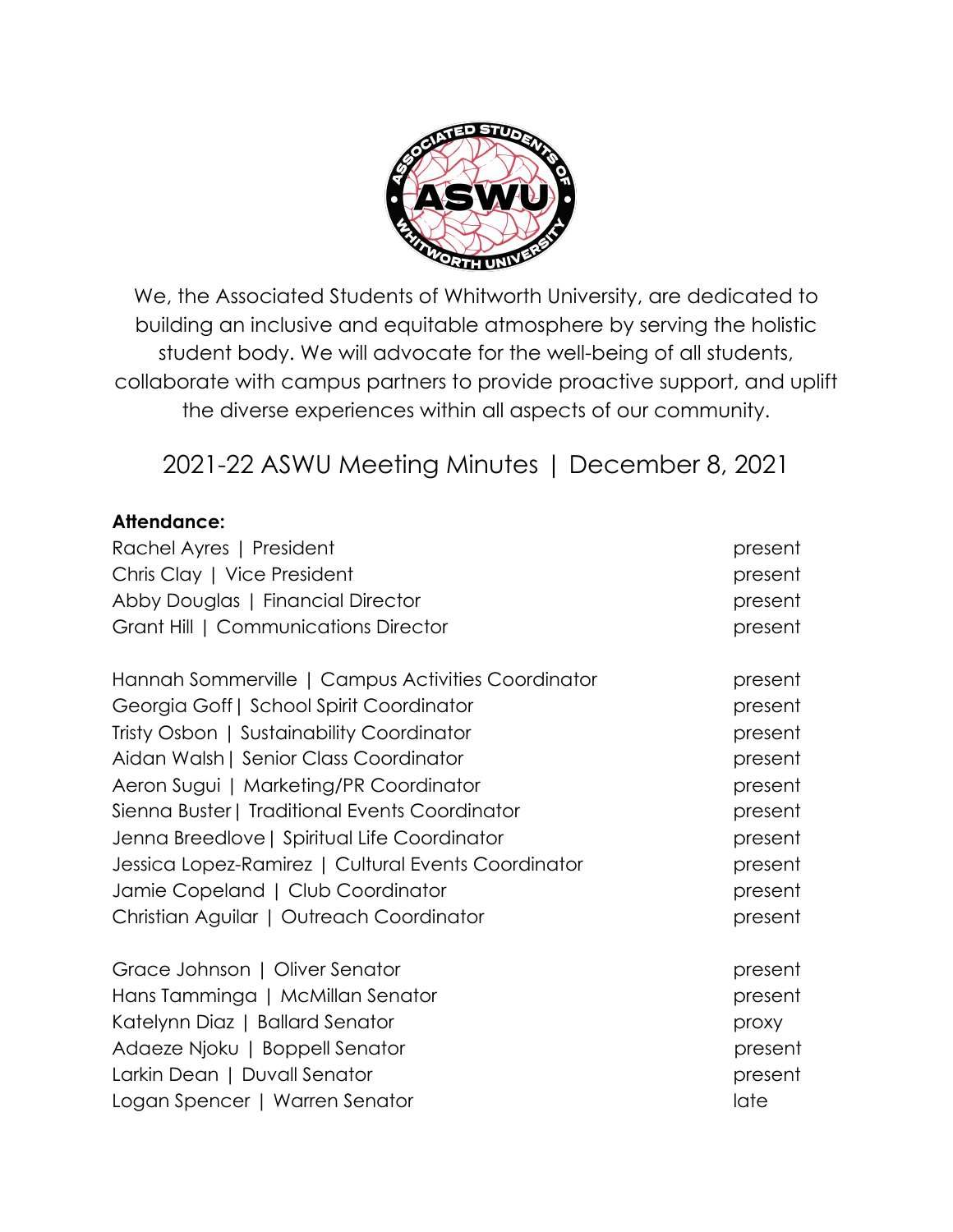| Ethan Strand   Arend Senator                | present |
|---------------------------------------------|---------|
| Rebecca Kay   Stewart Senator               | present |
| Kyle Marquez   Baldwin-Jenkins Senator      | present |
| Reeshika Sharma   Off-Campus Senator        | present |
| Michael Lie   International Student Senator | present |
| Cameron Joslyn   Neighborhood Senator       | present |
| Munya Fashu-Kanu   Off Campus Rep           | present |
| Marie Fenske   Off Campus Rep               | present |
| Courtney Cossette   Off Campus Rep          | present |
| Jamie Furr   Off Campus Rep                 | present |
| Makayla Pugmire   Off Campus Rep            | present |
| Michelle Lie   Incoming Student Rep         | present |
| Elisa Vigil   Incoming Student Rep          | present |
| Hannah Loesch   Village Rep                 | present |

Meeting brought to order at 1700.

Rachel: Thank you notes are going around please sign them if you are in ASWU to thank our community people. Stop by afterwards to sign them if you miss them.

 $\_$  , and the set of the set of the set of the set of the set of the set of the set of the set of the set of the set of the set of the set of the set of the set of the set of the set of the set of the set of the set of th

 $\_$  , and the set of the set of the set of the set of the set of the set of the set of the set of the set of the set of the set of the set of the set of the set of the set of the set of the set of the set of the set of th

Mission statement read by Ethan.

#### *Motion to Approve Minutes*

Moved by Cam, Seconded by Rebecca

Discussion: None

In favor: 19 | Opposed: 0 | Abstaining 0 Motion passes

#### **Larry Probus**

Rachel: Hi everyone welcome. We have Larry Probus here tonight to talk about bus passes. If you are non-ASWU or if you haven't heard, we have a bus pass

 $\_$  , and the set of the set of the set of the set of the set of the set of the set of the set of the set of the set of the set of the set of the set of the set of the set of the set of the set of the set of the set of th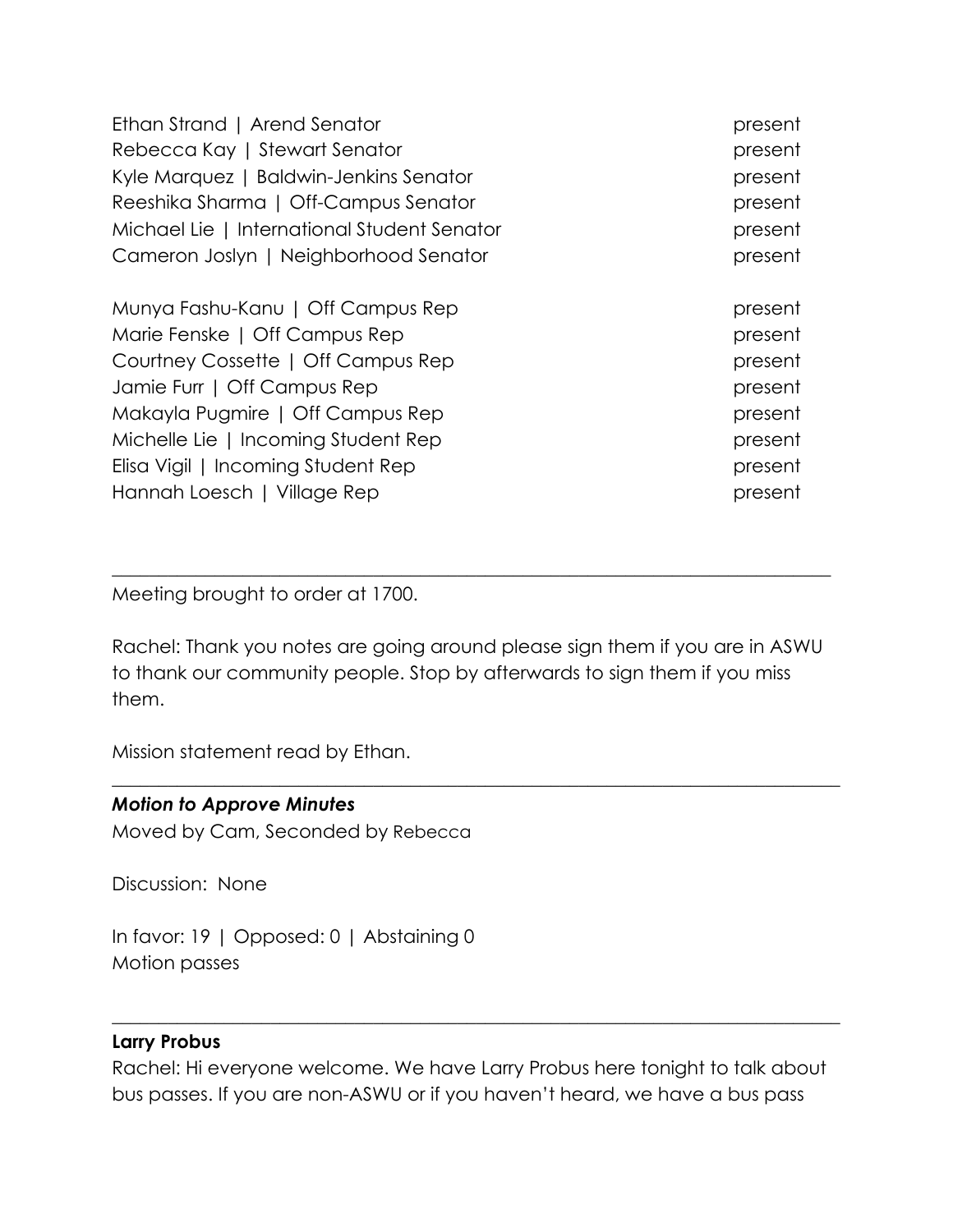committee that meets every other week to brainstorm ways to sustainably finance bus passes. ASWU spends around 17,000 to 20,000 on bus passes each year and that number goes up each year fluctuating as high as 25,000. This bus pass program is a free program for students and great to offer to the student body. Because of financial difficulties we need to find a way to fund it better for the years to come. Larry Probus is here to hear why we need bus passes and get some feedback. Abby will lead the conversation.

Abby: These questions are on the screen from what I interpreted you wanted feedback but if you want to ask them differently or have other thoughts feel free to stop me. Floor is open for input from constituents or themselves on if this program is used or important.

Larry: I'll jump in a bit. A group of ASWU folks came earlier this year and shared with me the challenges of ASWU funding the bus pass program ongoing and thinking about how we can me this a sustainable program in the future that does not require an ASWU budget. It's also a very difficult time for the university to take on new expenses. I won't go into all the details about that but one of the ideas that came up was- well first of all we want to know if it's important to students and do students value this and plan to continue using it. Let's ask that first.

Abby: I reached out to some people, and they have input to share.

Rachel: We will have a 5 min discussion with clear and concise remarks.

Christian: Thank you Larry for being here. Last year I was an Incoming Student Rep when we were voting on whether or not to keep bus passes in the ASWU budget. I did a survey for this year's sophomores but last year's freshman. I got 90 responses and 60% said they used bus passes. Out of those 60 percent, 30% said they used them once a day to once a week and 35% saying they use it for work purposes. This is about 20 students using it every day or week for work which I think is important.

Larry: Thank you for that data. How many students in here have used a bus pass?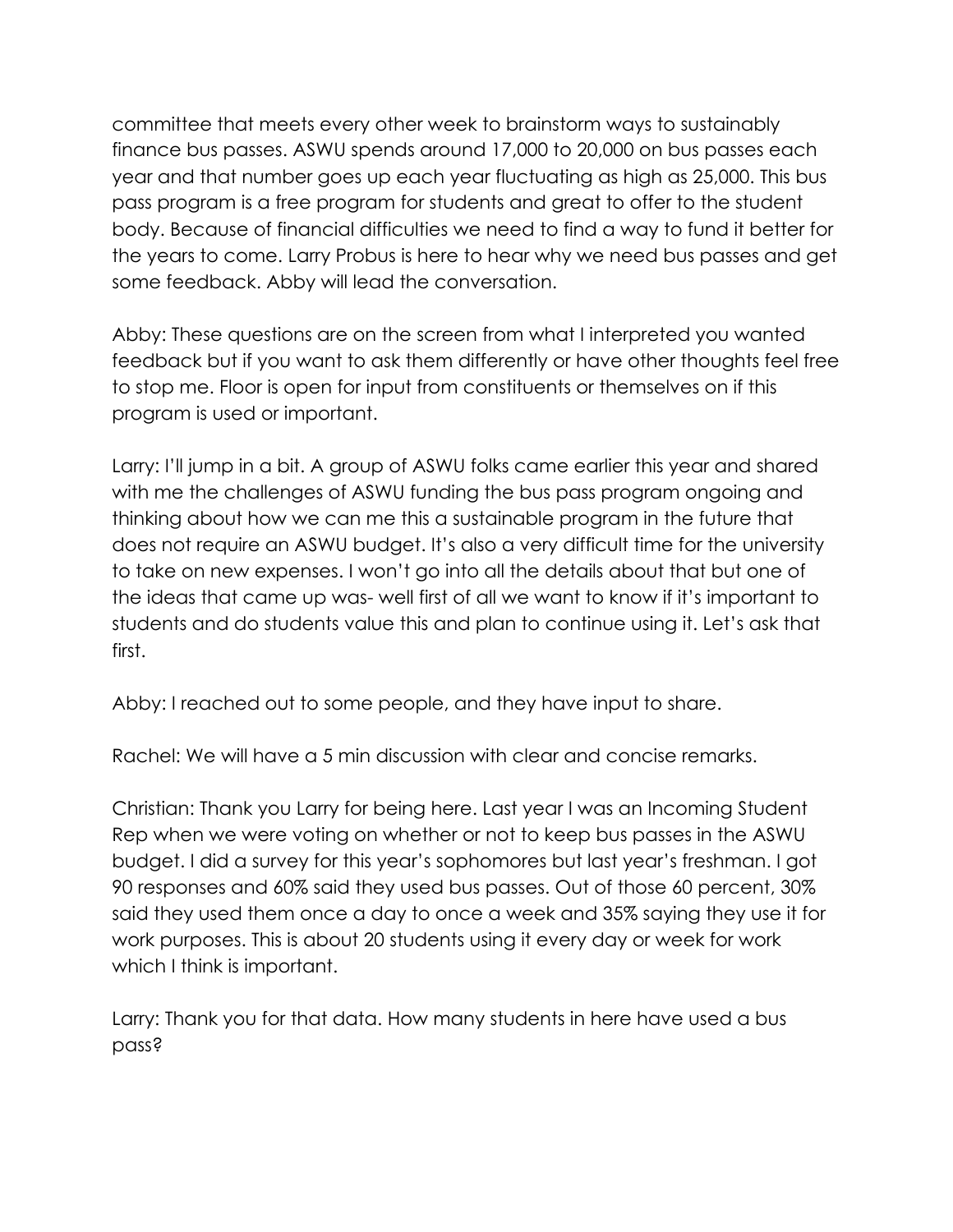Tristy: I have some quotes from constituents who aren't here tonight but wanted to share why it was important. One of them was saying "The free bus passes provided to Whitworth students made it possible for me to complete my degree. As a low-income, first-generation college student, I knew freshman year that my only mode of transportation would be the city bus. I had to commute every weekend four hours by bus to get to work and return to campus. It was tough, but it allowed me to pursue my degree without the financial burden of transportation. My sophomore year I was unable to afford on campus housing and my only option was to live with my sister in Airway Heights, WA. I spent three hours on a bus every day for two years commuting from Airway Heights to Whitworth to pursue my degree. Without the provided bus pass, there was no other feasible way for me to attend on campus classes. I am continually grateful for the generosity of Whitworth University for providing these bus passes, and I am grateful for this opportunity to share my story because I know there are many students who face a similar reality." Another student uses bus pass every day from the south hill to commute to here and wouldn't be able to complete her degree without it.

#### Larry: Thanks.

Sienna: When I got the agenda personally, I was with some friends and housemates, and we were all a little bit shocked on if it's even a question of importance. For a lot of us it was our only mode of transportation for to work or to internships or anywhere around town for about 4 years before we got cars. Lots of students agree it's shocking that its even a question because it's so important to our experiences.

Jeremy: I'm a senior here and I grew up in California. Having a car was not feasible. Over the summer I needed rides downtown and to go to appointments or places, so I used the bus pass because it is available and easy while being good for the environment

Chris: In the past we had a program called the shuttle service program which helped international students to get from point A to point B and since it ended, I saw an increase of people who were relying on the bus which emphasizes its importance for international or out of state students.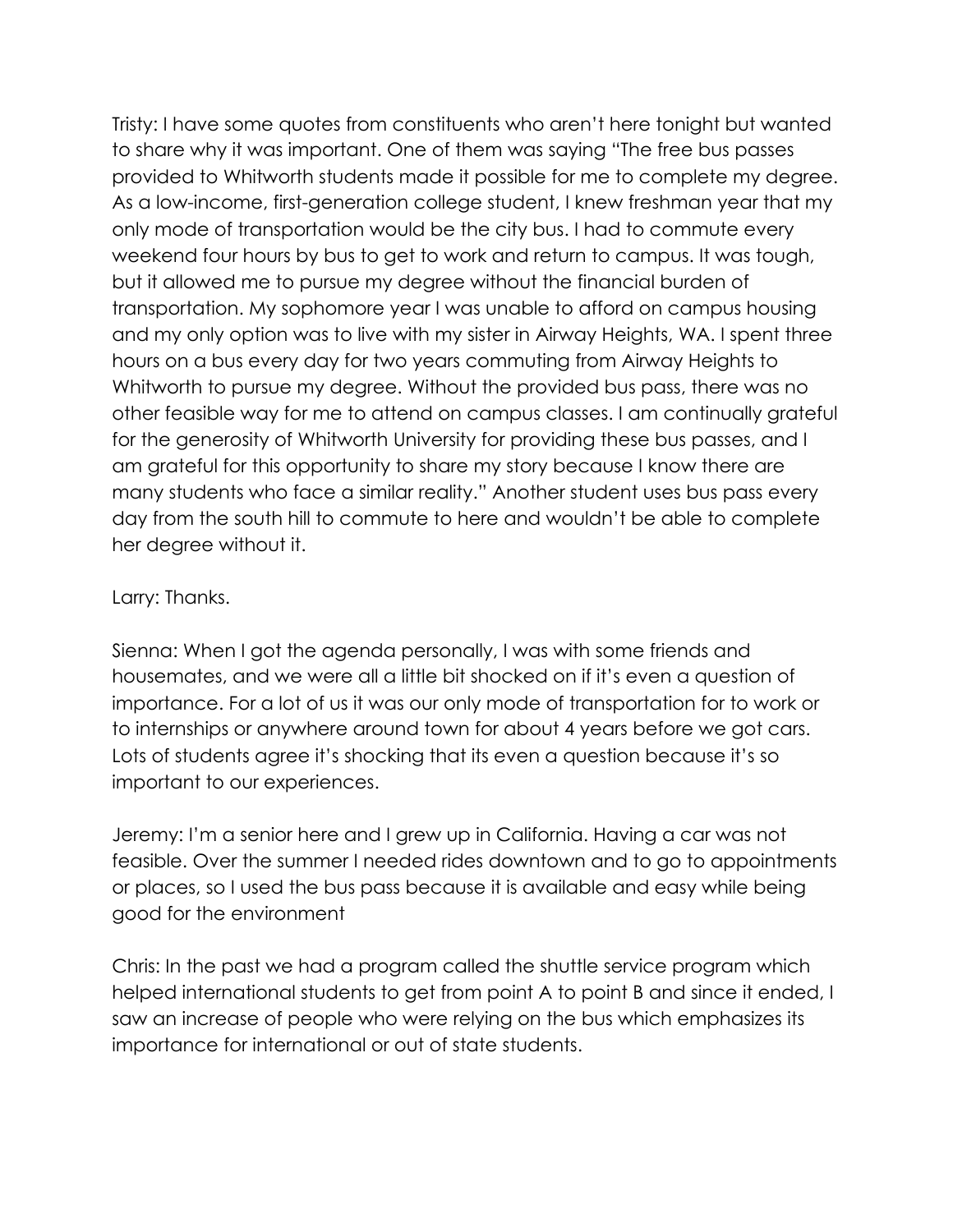Aeron: I'm Aeron and I want to represent the Hawaii population at Whitworth. Bringing a car to Washington is really hard and costs several thousand dollars to ship our cars here. I remember the past 4 years here I've used the bus pass to get around. We need to be inclusive of the Hawaii community because the busses are how we can get around and explore Spokane.

Thane: As our campus population expands, parking will continue to be a problem. Encouraging passes will cause less people to drive and we will have less of a problem with parking.

Larry: That's a good point. How many people here have cars? One of the possible solutions is that currently there is a \$100 annual fee for parking passes. One solution is to raise to this to \$125 and the extra \$25 goes to funding the bus pass program. That is about 1000 parking passes a year so up to \$25,000 dollars a year for the program. The question for those who have cars, you probably won't use the bus passes most times, how do you feel about fees going up to fund this program? From a sustainability point of view, it does have a nice synergy to help fun bus program from parking while encourage people to take busses. It costs us \$150,000 a year to maintain current parking spaces to repave, seal, remove snow, etc. In addition, as we grow, we have to build more spaces which is very expensive. We just expanded A1 last year, and we would like to not expand if we don't have to. This could also help. If you have a car, feel free to share comments about that raise.

Jamie: I use my car a lot as one of the Off Campus Reps and not speaking for everyone, but I wouldn't mind a \$25 increase for two reasons. One, because I believe in bus passes for other reasons shared here and also on selfish note if it helps free up parking for me that's great. I've had to change my schedule knowing it's going to be hard to find parking and it will help those who don't have a car so overall its worth 25 dollars.

Ethan: I have a car on campus and the \$25 does not seem bad and would be easy to pay and knowing what it would be going for in order to help with bus passes, it makes me feel positive about that. I would totally help out.

Dezy: I have a couple questions for clarification. First off, where is the parking pass money going to right now? How would that effect with the \$25 addition? Second, I know that parking is an issue in general and part of the issue is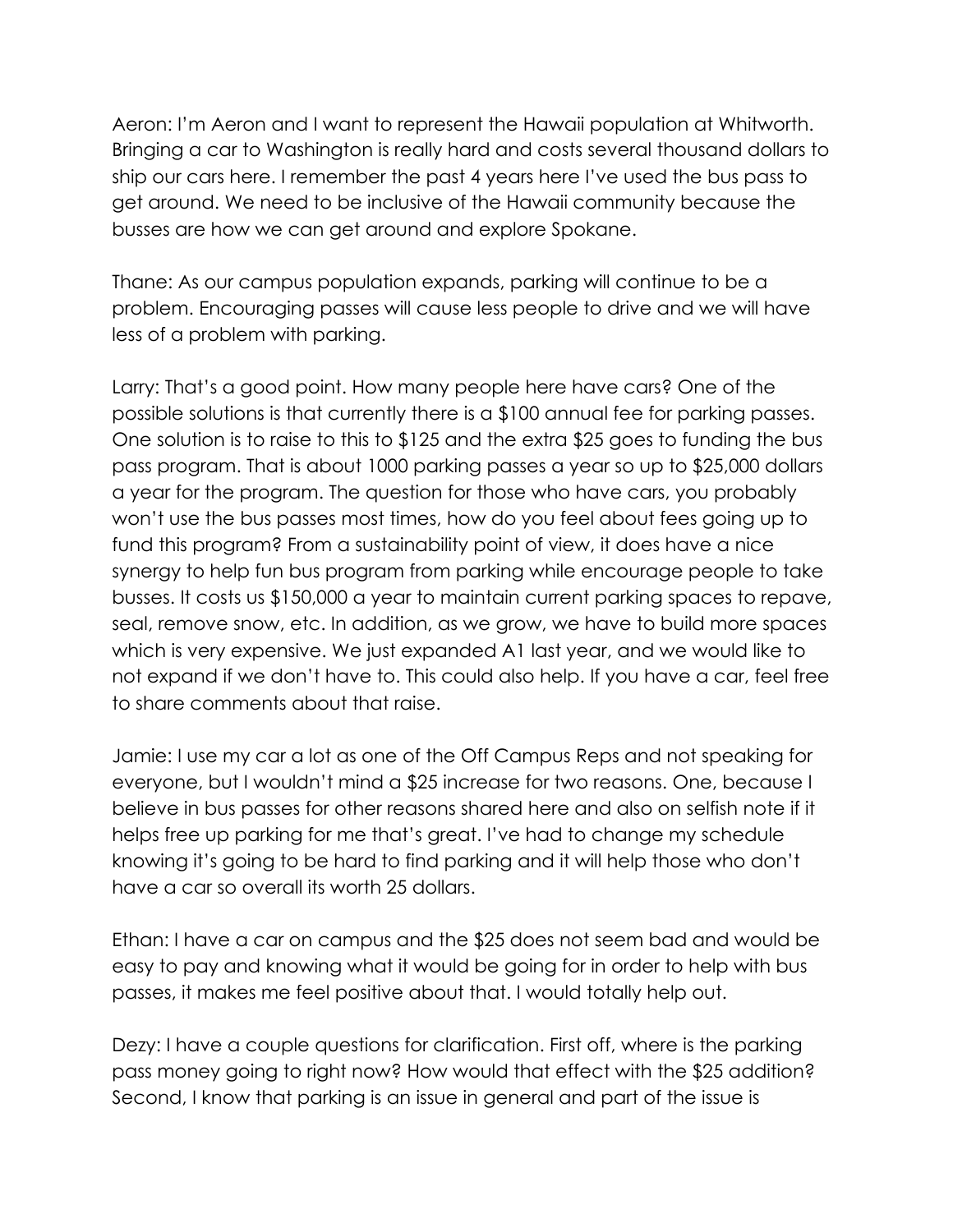overnight parking. What would be the issue with turning the overnight lots into lots that you can use for overnight? Personally, especially in the Boppell/ Duvall/ Oliver lot, there is night issues for parking, and it creates a lot of safety concerns especially for people walking at night. Are there different ways we can change things? I'm not against the 25 dollars increase, I like the idea. I am asking questions because we are going to need to expect backlash because people will say they will not be able to afford it considering \$100 is already a lot for students who are already paying gas, insurance, etc. I am just clarifying this now since it will be an issue later.

Larry: Good question. First of all, for the question about where the money is currently going, we get about \$90000 a year from this program. That is about 900 permits. We calculate it costs us \$150,000 just to maintain current spaces with paving, sealing, removing snow etc. We are not raising enough to cover all the costs right now. The rest of the cost comes out of our general funds. For the second question, I don't think I am not qualified to answer. Is your question why can't every spot be overnight?

Dezy: Yes, like specifically the HUB and Hawthorne lots and those closer to residence halls.

Larry: I'm not the best person to ask you should ask Chris Eichorst our facilities director. One issue is snow removal. When it snows if there are cars there when they come in at 4AM to plow, they can't remove it. Some of the major lots for commuters need to be plowed like all of A1 in order to remove snow. I encourage you to send an email to Chris Eichorst about that. It's good for him to hear feedback if there are issues to try and change the rules.

Nate: I'm an off-campus student and I have a car and I use my bus pass once a week to go to church or visit with people. Lots of students own cars but still use the pass. It's a motivation to not buy the parking pass even at \$100. I live close to campus so I walk and bike in order to save money even though I could bring my car. I believe it would be encouraging to make people who live close to have other ways to get to campus especially with the problems finding parking.

Abby: I understand \$25 dollars is hard to find depending on circumstances and I respect that however if we cannot provide bus pass program, we have just a \$100 option. However, if we raise it to \$125 then we have a free option and a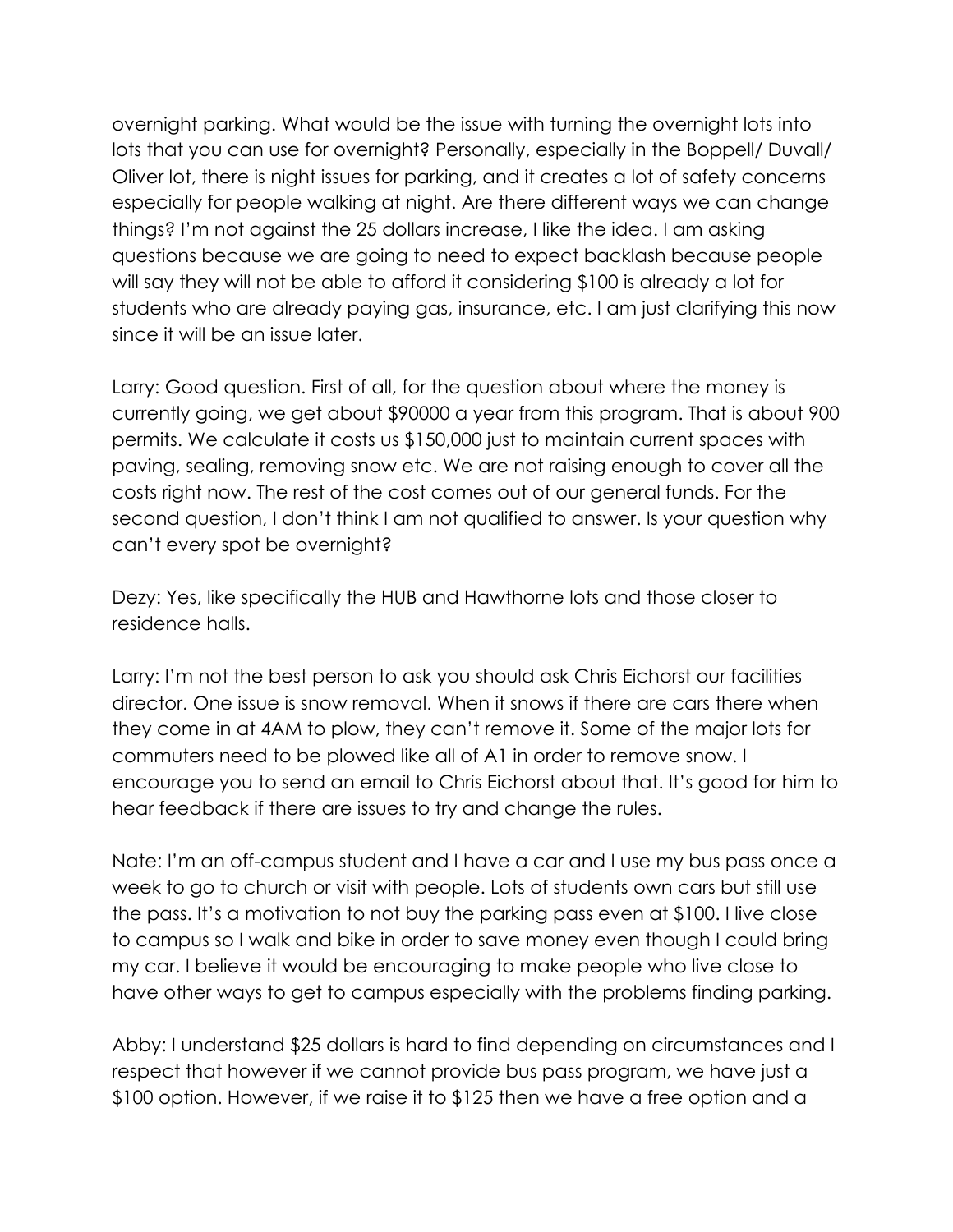\$125 option. If we take it away the bus pass program, we are doing that 25 dollars a hardship for someone because they would have that free service no matter what if we maintain this program.

Aidan: One thing I would bring up is if we are going to \$125 students need to know what the \$25 is going for. There has been a lot of frustration in the past with the price raise from last year. The increase and not knowing what it is going to does not help them understand where their money is going. If they know it won't be as big of an issue.

Cam: Thank you for coming and listening to the constituents and the university. As an individual of lower socioeconomic status who owns car and also pays the bills for that, it is difficult to even pay \$100 already for a parking pass. An alternative or an addition to the increase in the parking pass fee is maybe partnering with ASWU to develop a program for lower socioeconomic status students to apply to have the fee waived or to receive assistance in paying for it to receive the pass. It's essential that bus passes are provided to transport, but the addition is something to consider.

Makayla: I echo Cam's concerns. I am also from a low socioeconomic status, and I do have the luxury of living close enough to walk. I have used the bus pass too. In extension we need to address the concern of students who even though the free option is more hypothetically feasible, if they have a job directly after classes and the bus takes longer than driving, it's not always feasible to only use the bus pass but if you can't afford it, it creates a time conflict if you are on a time crunch. How do you get on work on time? I echo the idea of some sort of waiving program or assessment for those who cannot afford the fee.

Abby: That is all the questions I have posed. Do you have other things you want to say or things unanswered?

Larry: This has been helpful for me. I was looking up the prices of other schools parking fees today as well. We have a cabinet meeting retreat next week and I am going to bring it up and share your feedback and get feedback from the cabinet and meet back together with Abby afterwards to move forward. We need to make a decision by end of January to publish our rates for next year.

Abby: Thank you for being here.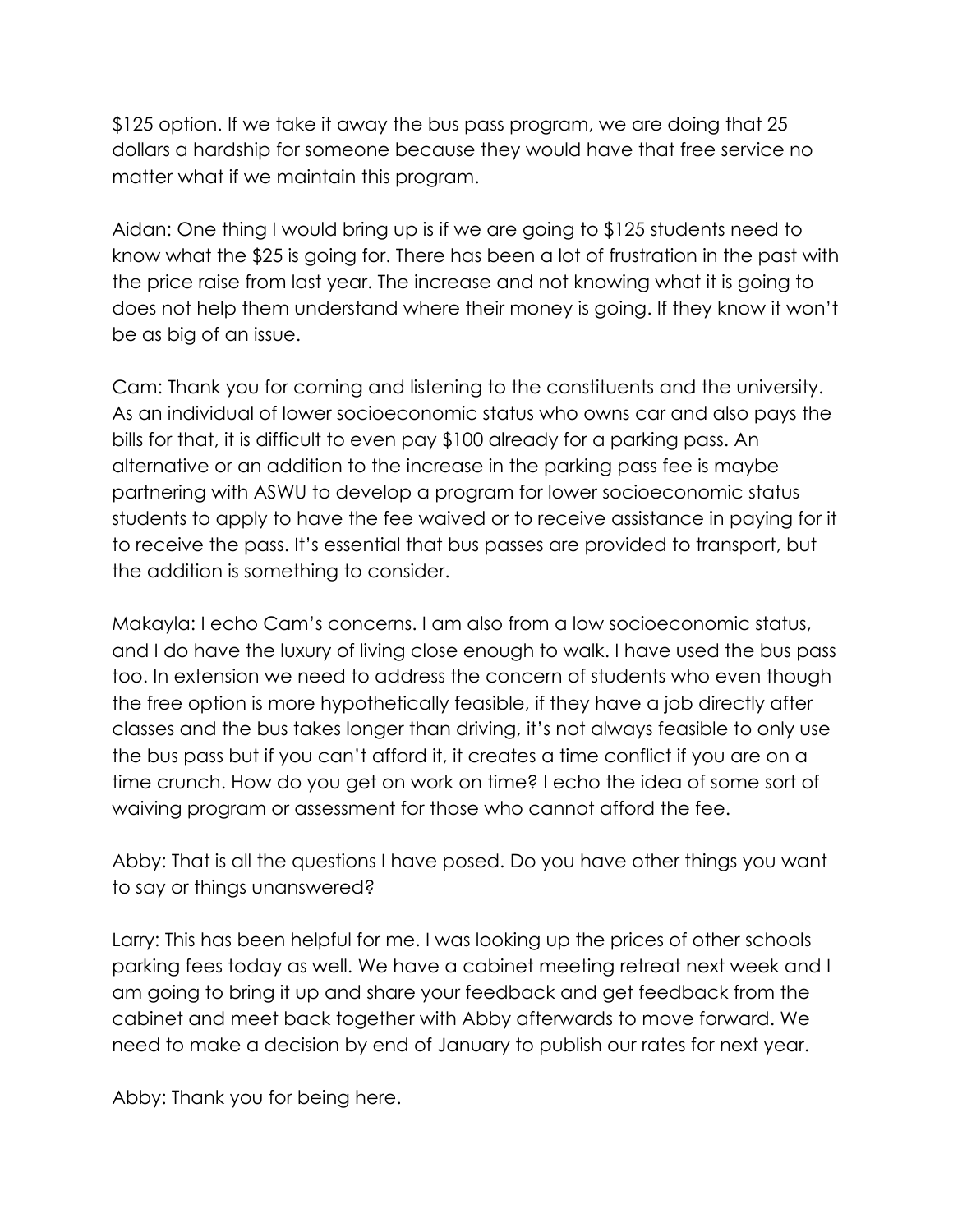#### **Club Coordinator Updates**

Jamie C: Today we have International Club, Camaraderie of Armed Forces, and the Roundnet Club

 $\_$  , and the set of the set of the set of the set of the set of the set of the set of the set of the set of the set of the set of the set of the set of the set of the set of the set of the set of the set of the set of th

## - International Club

Reeshika: I'm the event organizer for the international club our international students are doing well. We have lots of events this semester like Diwali, hiking trips, cooking competitions, I-fest, and others. In the spring we are doing a full event with Jessica and ASWU as well.

Georgia: How do you join the club?

Reeshika: Email me and I'll add on list. Rsharma24@my.whitworth.edu

Jamie: The president is Aditi. Her email is Abeesani23@my.whitworth.edu The Instagram is @Intl\_club

## - Camaraderie of Armed Forces

Garrett: I'm the president. We are a small club and new-ish. We started at the start of covid and didn't get a good start from the shutdown. We are looking for members. It's a military support club rather than military affiliation but goes in both. We are currently serving veterans, anyone in ROTC, or anyone who wants to be around that environment or support as well as the dependents of the families. We have a new building called the MAVRC, it's not for the club specifically but our club advisor is the veteran coordinator for campus, and we migrated over there as well. It is on the back side of the football and soccer field area. We have our stuff there. There are veteran corps representatives there and someone is usually in that building so if you are interested stop by or send me an email. We have a few members so no events right now with covid making it tough. We are looking for people to start events and more people that way we have people to volunteer for events. ROTC looks for people to help out as well.

Sienna: How can ASWU support you in growing your club?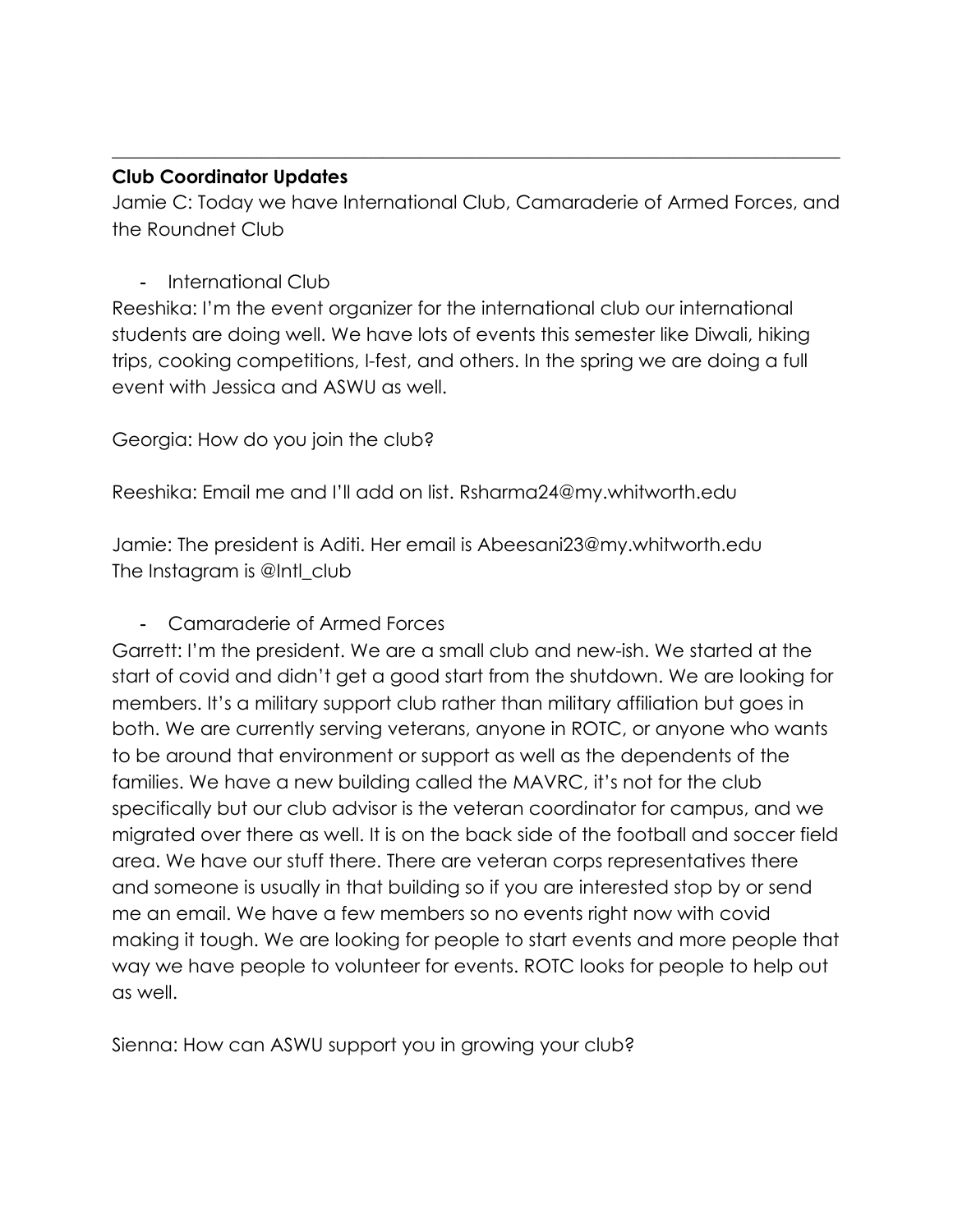Garrett: Just more awareness for the veteran community or those affiliated, I guess. Also, a refresher on the rules for posters maybe. Maybe we could have an exception for military personnel so we can have them up longer. Maybe have a special exception for veteran resources not our club specific so we can keep it up longer. Some don't know the resources we have available on campus. Especially for the new people.

Rebecca: What is your email?

Garrett: goshaughnessy23@my.whitworth.edu

- Roundnet Club Video played in chambers: https://youtu.be/\_Gra6JEcyFg

Jamie C: His email is Sbutler23@my.whitworth.edu and their Instagram is @whitworthspikeball. Feel free to send questions to him.

 $\_$  , and the set of the set of the set of the set of the set of the set of the set of the set of the set of the set of the set of the set of the set of the set of the set of the set of the set of the set of the set of th

# **Financial Director Updates** Capital: \$19,200 Unallocated: \$18,860

Travel: \$5,780

- Approved Requisitions

Abby: I have the current account totals here. The ultimate Frisbee club aka Bangarang got \$585 for a spring tourney including travel, entry fees, and food. Storytellers club got \$18 dollars for posters and tea. BAP got \$27 for Christmas club snacks for our meeting.

- Requisition Vote

Abby: We do have a requisition vote on the table. Like I said in the email, the conversation cannot go in the route to discuss prolife pro-life pro-choice politics. I do recognize the subject of abortion and these movements can be a tough topic, so I wanted to give a disclaimer and allow an opportunity to leave if you need to. Otherwise, we will continue. The requisition is for Students for Life for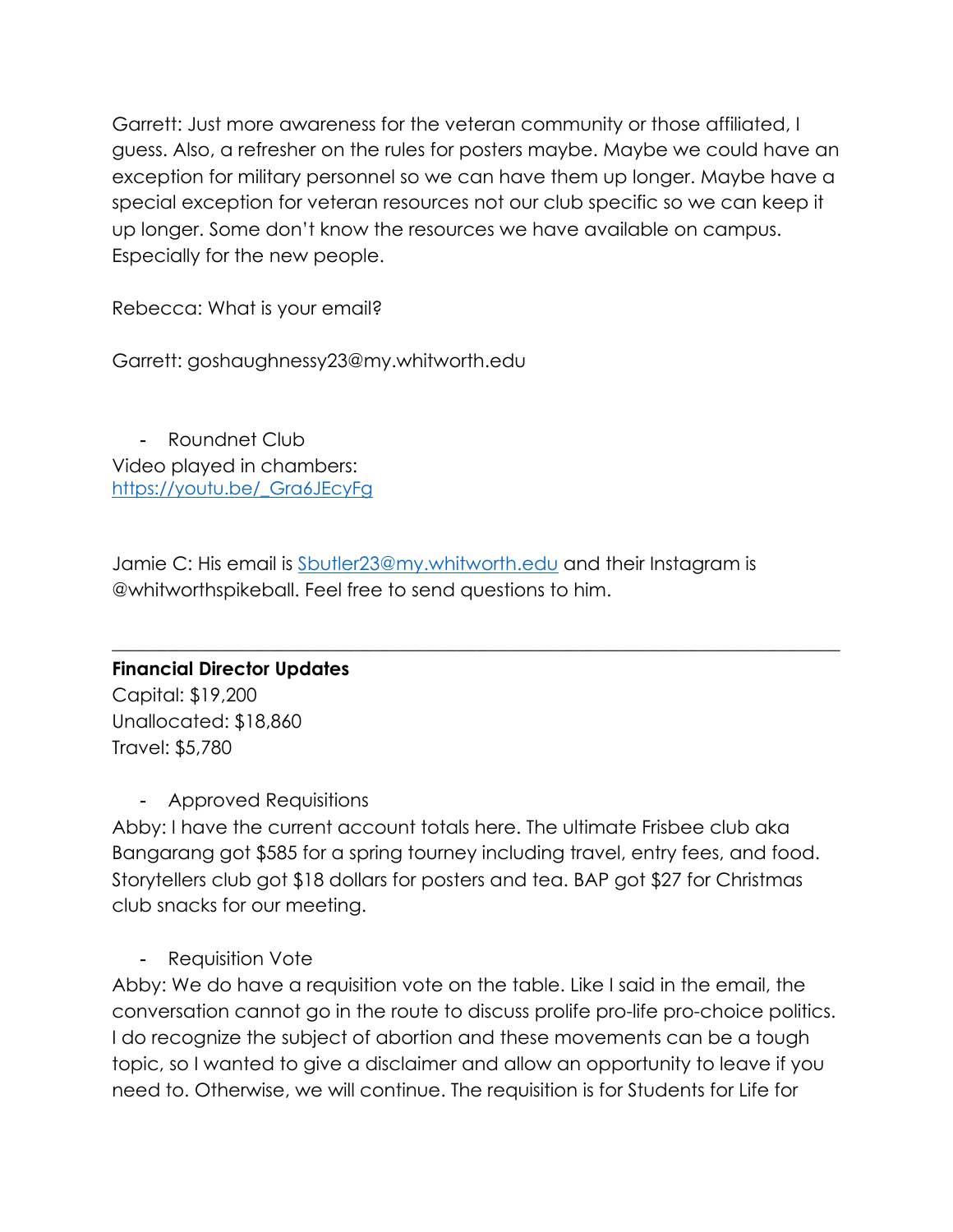\$1200 in the travel budget. They are taking 6 students which is the \$200 maximum per person. This moves travel fund to around 70% of what's still left on the budget so over half would still be remaining. I will open the floor for any questions for the students for life group.

Rachel: Can you talk why you are going and what the travel is?

Sarah: We are going to the March for Life in Washington DC in the end of January for a couple days. We want to go to sharing our voice and our concern for this issue that we think is important.

Marie: Are you going with the purpose to represent Whitworth or is it just individual?

Sarah: It is more of an individual thing. We do understand as students from Whitworth our actions do reflect on the student body, but this is more individual.

Jessica: Who are the 6 students and why were they picked to travel to DC?

Sarah: It is whoever can and wants to go. There was no limit on the amount of people but the google form I sent showed 6 people wanted to go including myself and 5 others. It is 2 club leaders and 4 members.

Sienna: Why Washington DC and not the March for Life in Spokane?

Rep: At the march for life there is a rally that goes on to see bigger speakers we can't see in Spokane. We wanted to be able to broaden our perspectives and not just stay our little community because this is a national issue.

Cam: Abby what is the total budget for travel?

Abby: The travel budget is 6000. We would still have 50-70 percent of budget left for the spring. This is the primary reason why the finance committee approved all members is because in terms of utilization we have enough money for the spring. This budget is separate from capital and unallocated.

Maya: Why would ASWU fund individual interest trips? If I wanted to protest in New York for climate change, would you fund it?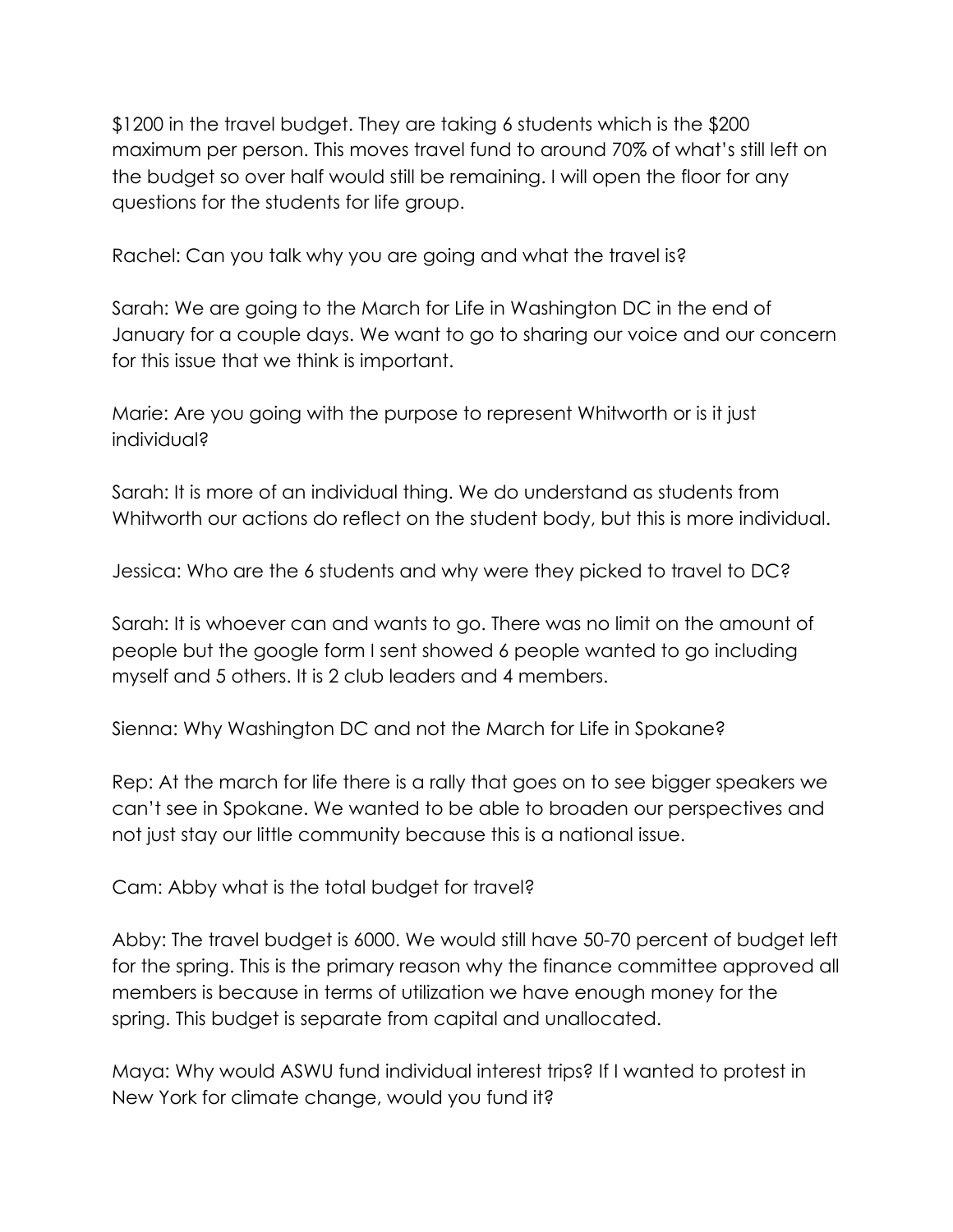Abby: Yes, we did that with Nate Beine. Anyone who pays the ASWU fee can requisition for funds. Part of the reason for adding the travel fund is so ASWU can provide these opportunities and that is another reason the finance committee recommends approving this in order to be consistent because with Nate we didn't look at whether or not we agree with climate change and the same approach is used here to remain consistent. To answer your question, yes both individual interests and clubs.

Dezy: Is this for your education or just personal or for fun? What would be your ultimate motive in the experience?

Sarah: It is definitely educational since we are interacting with others and also wanting to put voices out there. It is easy to hold an opinion but harder to put your voice out there.

Kyle: What are you planning on doing in return to campus? Nate went abroad and came back and made presentations on his experience. What would you do?

Sarah: When we did this 2 years ago, we did not do anything, but we may consider that, and we would love to talk about our experiences there and have an open discussion. As of now we don't have plans, but we could.

## *Motion to Approve Requisition in the Amount of \$1200 From Travel Account*

Moved by Hans, Seconded by Kyle

Discussion:

Abby: This cannot be tabled because of the timeline since they are going in January.

Jason: Remember there the ability to make friendly amendments and the answer can be "yes and" or "yes but". There are parameters you can put on any vote you get.

Christian: I think we should approve it but have an educational aspect afterwards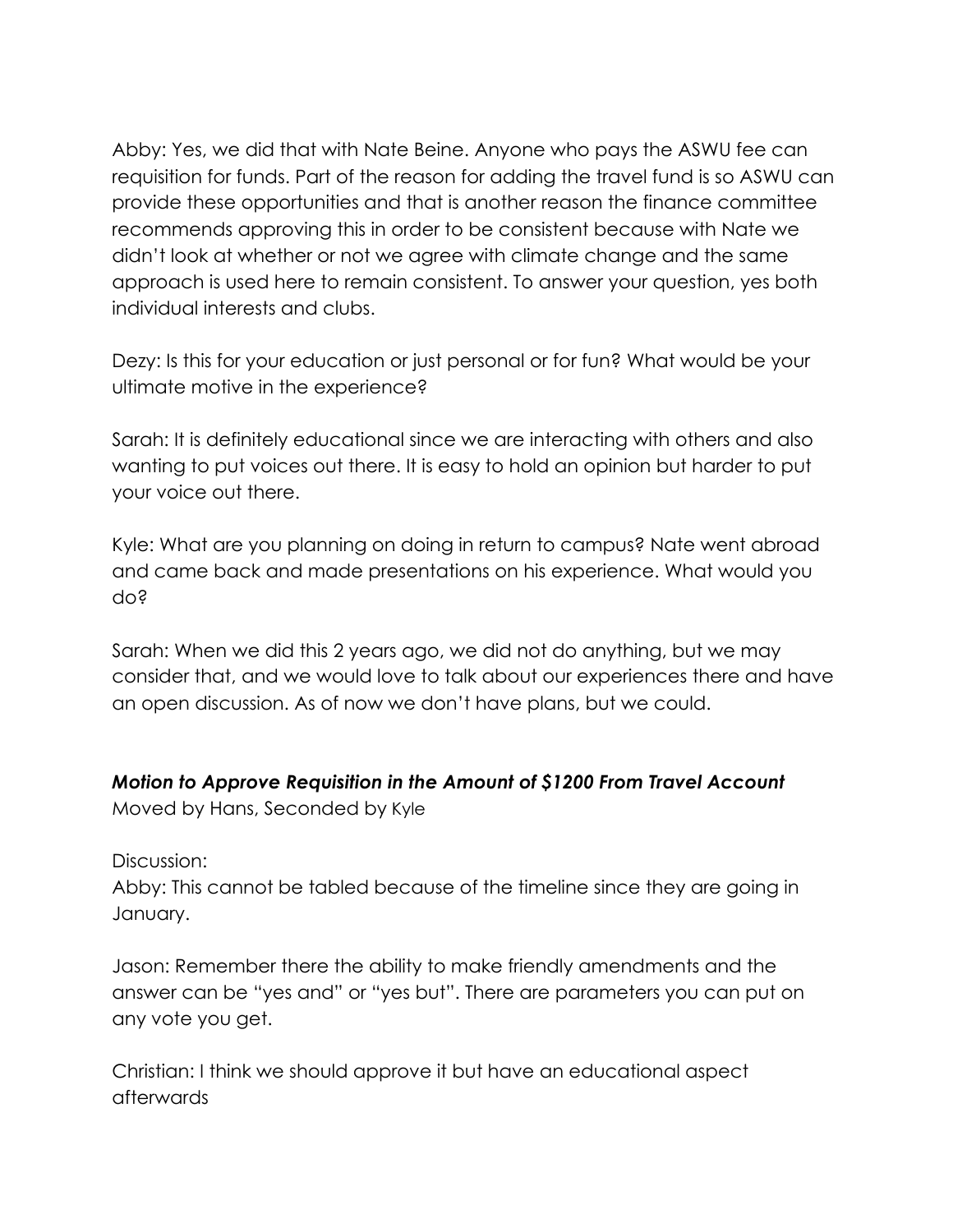#### Marie: Abby I'm confused, there is \$6000 total?

Abby: You only vote on things over \$600. The total is down right now because we already approved smaller requisitions. If \$1200 is removed, we still would have over 50-70% left. This isn't draining the budget.

Marie: How many more things will we have like this in the future. If for example they are all \$1200 what would happen?

Abby: I don't know. Typically, international club will have a large requisition around spring break, and I am planning in my mind for that. However, there is no more requisitions on the table, and we have to be diligent at leaving amounts in the spring. We approved this because it leaves enough for the spring.

Marie: It seems like a lot of money, but I don't know the normal amount.

Abby: Requisitions can be any amount. My brain wants half of every account available for the spring to plan. Approving this allows that.

Jamie C: I was at the finance committee meeting. She mentioned Spokane vs DC, and one reason was there was more opportunities to learn there and speakers to hear. Some background they are taking from their own budget as well and not just taking this money only. They are paying for their own food individually and other things as well. It is not a free trip.

Grace: I want to make it known that I am the senator and voice of Oliver residents, so I want to make their opinions known. I talked to a multitude of my constituents about this vote, giving them simply the information I was given, and received an overwhelming amount of no's to the vote. I spoke to a lot of residents about this, not about a debate or pro-life or pro-choice but simply if they think i should vote yes or no to letting these 6 have access to these funds for this cause. and a lot of responses were the same. No was the majority answer because of the controversial nature attached and how it is very one-sided and gave the same vibes as a Trump or Biden rally. we shouldn't be sending students to go to a one-sided event.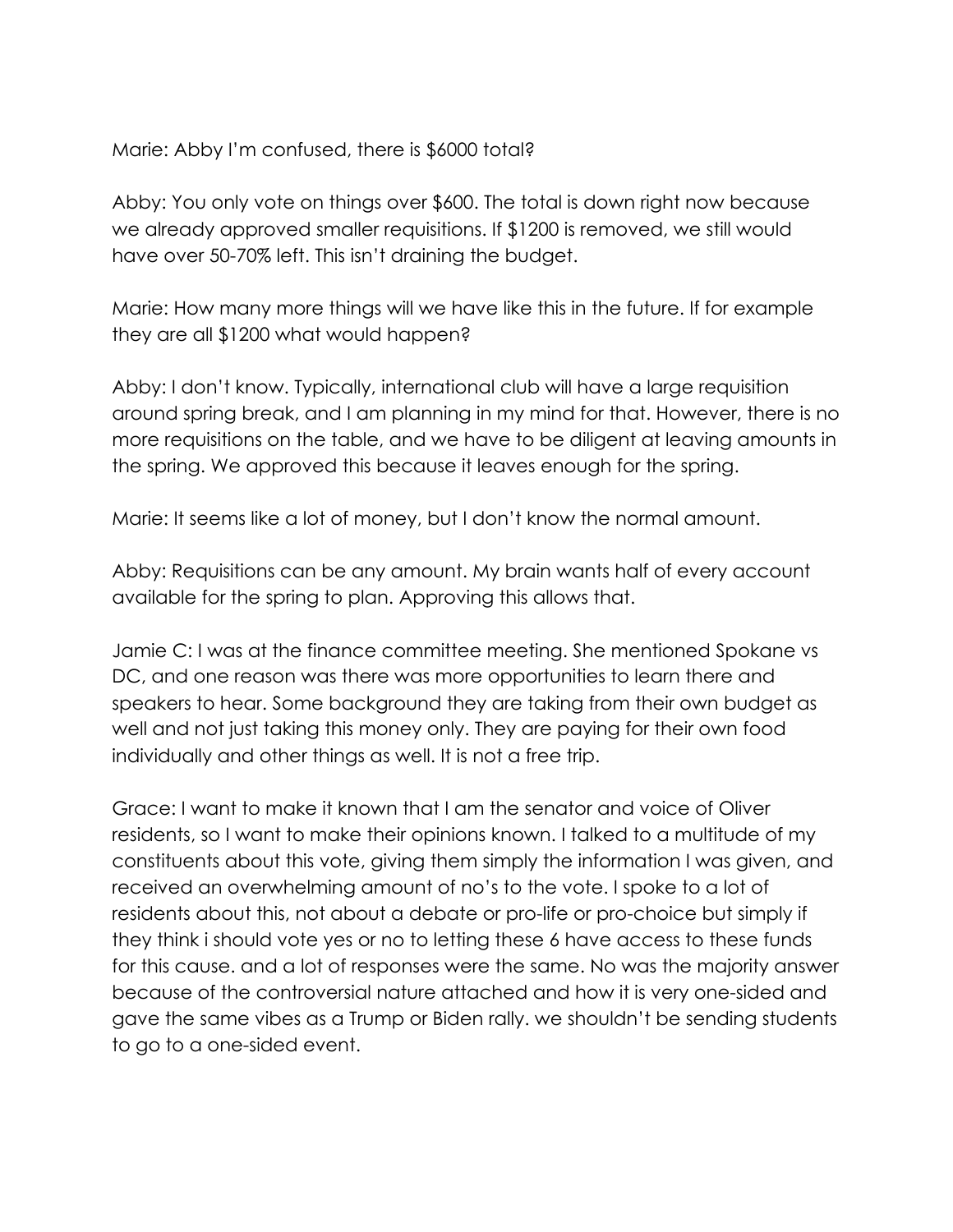Dezy: I was wondering if this would be paying for the tickets or the flight, but it was answered.

Jamie: They found free housing and did lots of research.

Abby: Their flights are more expensive than what we are giving. We set a cap of \$200 for how much someone can ask so it covers part of the flight.

Tristy: I want to echo some things. It should have educational aspect after if it is funded just like with Nate. With what Grace's constituents were saying, if it's funded, we must make a distinct line between representing Whitworth as a whole since it's a controversial topic and not everyone agrees with the values.

Cam: A concern for me is that this is 20% of the overall travel budget which is significant for one event. Also, I have concerns for my constituents regarding being represented by Whitworth at this rally. Some constituents don't want that to happen. Keep that in mind.

Reeshika: How many days are they going?

Abby: It is a long weekend. Maybe 3-5 days or so. This is paying for flights, so length of trip isn't super relevant.

Rebecca: This is not paying for their whole trip just to help them. Its whether or not we want ASWU to back them or not. They are going to go no matter what so it's just on if ASWU wants to support this.

#### *Motion to Extend Discussion by 5 Minutes*

Moved by Makayla, Seconded by Ethan In favor: 18 | Opposed: 1 | Abstaining 1 Motion passes

Marie: Has Whitworth ever funded a trip that was categorized as political representation?

Jason: Yes, we financed this trip 2 years ago and ASWU approved it.

Marie: Was that the only one?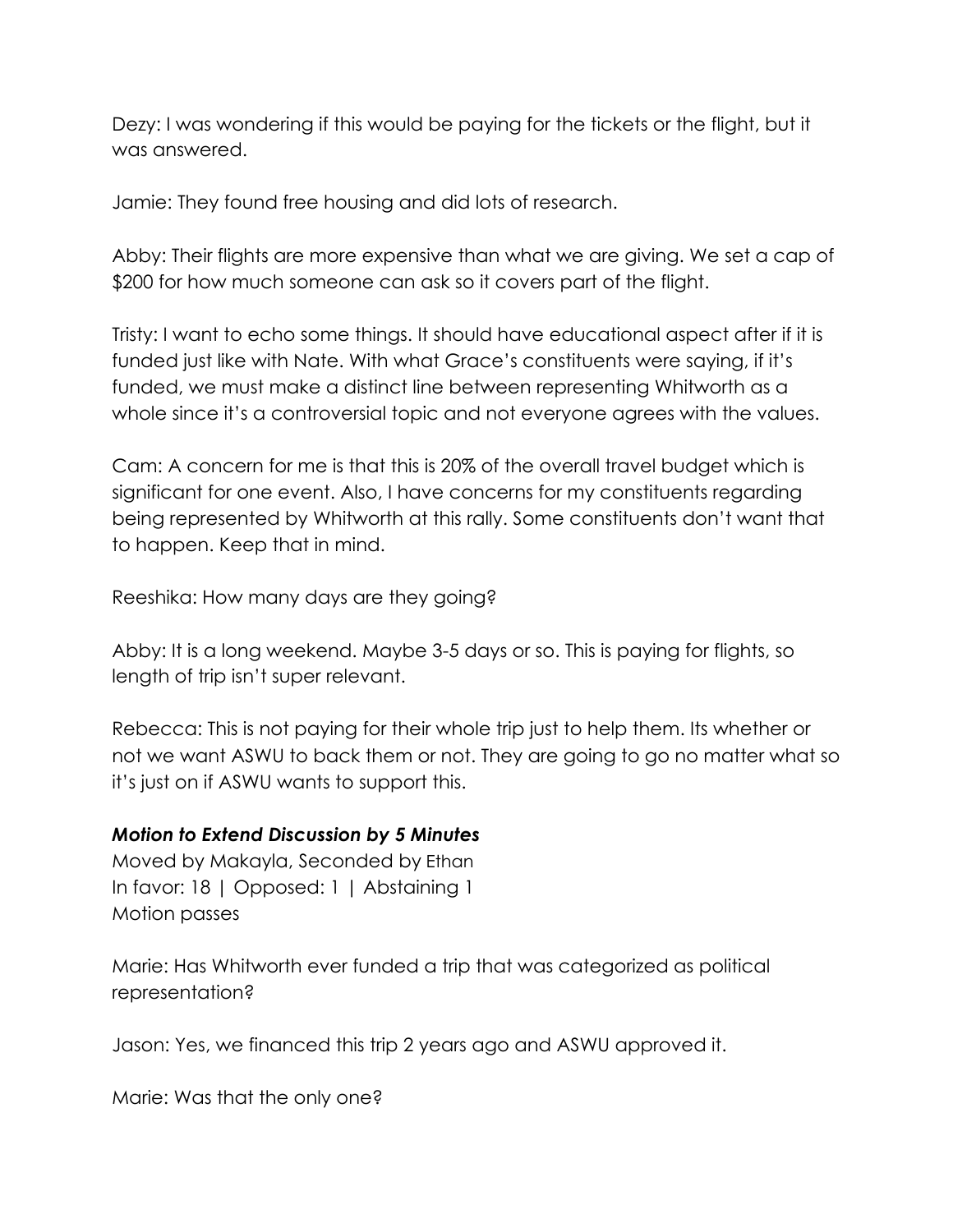Jason: It's been a while and depends on what you define as political but yes, we have sent students to things they are passionate about.

Jenna: In response to Grace and the idea of representing a side of a political topic, climate change is also political, and we supported that as well with Nate's trip even if more people agree with it. I think even if there is a clarification of them representing themselves as individuals, they seemed aware that their actions reflect on Whitworth. All opinions can and should get trips like this. There should be no reason why different perspectives would get different requisition opportunities.

Chris: As a reminder, please knock and not talk in circles.

Makayla: If we did make a formal proposition that we approve if you have a plan for educating people, how do we do that process with clear definitions upon returning and clear guidelines on how to represent Whitworth on both personal level and upholding Whitworth standards?

Rachel: You would make a friendly amendment that in addition to approval of the motion that they must have an educational event open to the community upon return. I am hesitant to give them very specific guidelines because its invasive, but we must make it clear that as Whitworth students they need to be careful with the money and spending it well. I don't foresee us having behavioral guidelines other than what the university recommends for off campus programs.

Hans: In response to Cam's comment, it is lots of money but nobody else has used it and we have only used like 10% so far so I think it's feasible and makes sense to spend the money.

Aeron: Reminder to voting members to vote on constituents and not yourself. It may be difficult for some but please reflect and vote based on our mission statement.

Sienna: There has been talk on how much it is. I think it does seem a little unreasonable to send six people to DC. Maybe a lower number can do the same effect and decrease the money and members going.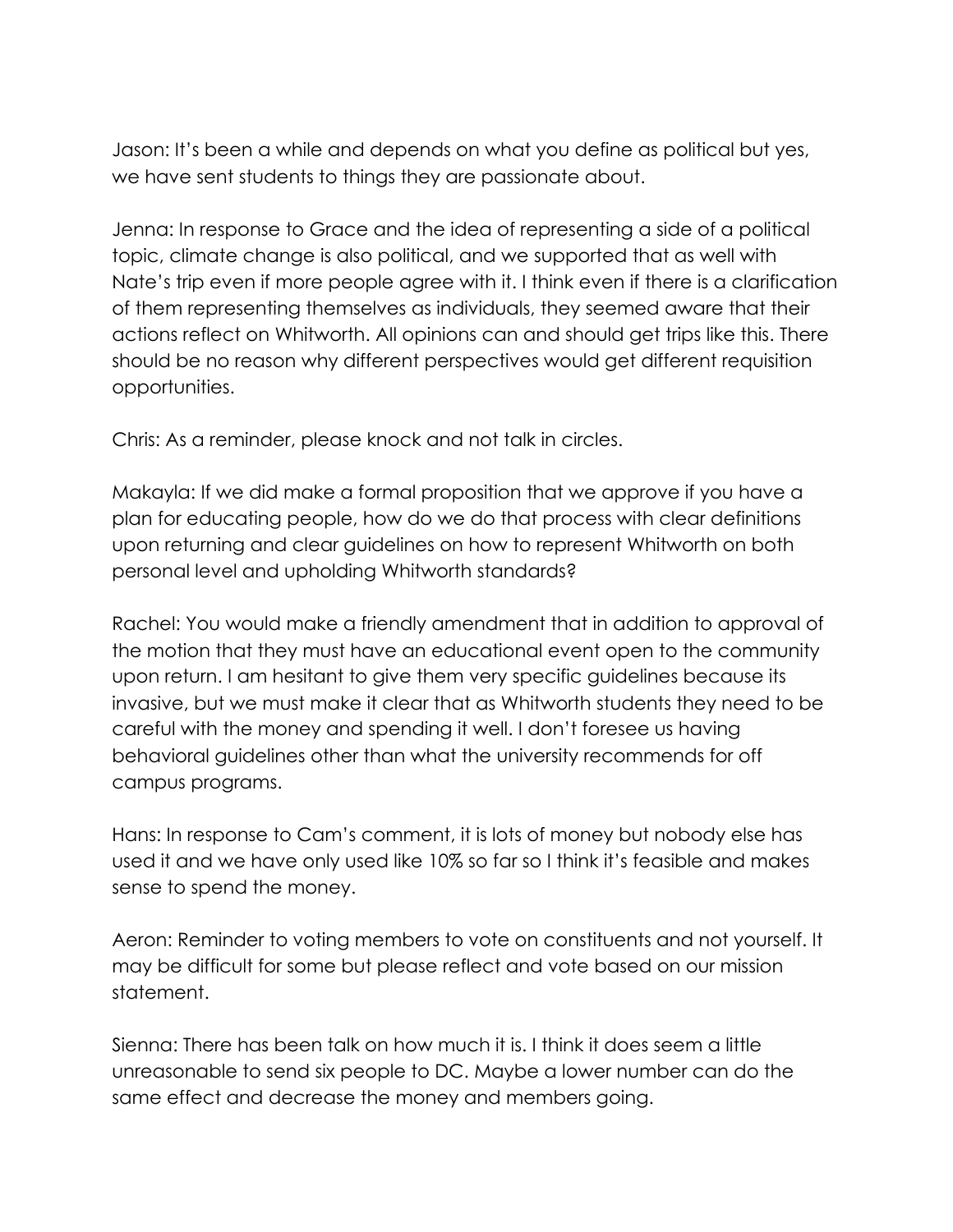Jamie C: Knowing lots of clubs and views on campus, we did create this club in the first place, and they are students for life. I have hard time saying we won't fund this trip if we are deciding to support them on campus. We fund things on campus that are controversial which is the beauty of expressing views on campus. We did not give Nate rules that he had to comeback with. I think the friendly amendment with the educational piece is smart but specific guidelines is not fair since Nate didn't get them.

Dezy: I understand the comparison between climate change and this, but a lot of movements like this and events like this tend to preach hate or can be perceived that way to a lot of people. My concern is even though it may not be something all of ASWU agrees with, but realistically it is going to look like to others that we support this, not that it's bad to everyone. For some the idea of this hurts people and communities. I don't know if it's something that should be associated with Whitworth. It may not be them going for Whitworth but that is how it will be perceived like regardless. Constituents most likely will feel this is what all of ASWU is and what Whitworth is as a whole and it's not fair. It might harm more people than it would benefit just these six people going.

#### *Friendly Amendment to Motion:*

Given potential approval, these students must come back with intention to present a formal presentation of educational experiences at the rally separate from personal experiences and make it public to all Whitworth students. Moved by Makayla, Seconded by Larkin

Rachel: We are voting to accept the friendly amendment, not the actual vote.

Dezy: If we do amend this, what does that do?

Rachel: We will ask for formal education opportunities and they decide what ii looks like. I could envision it as maybe a Q/A night in the RTT about experiences or student lecture. Do you agree Makayla?

Makayla: Yes.

In favor: 17 | Opposed: 2 | Abstaining 1 Amendment passes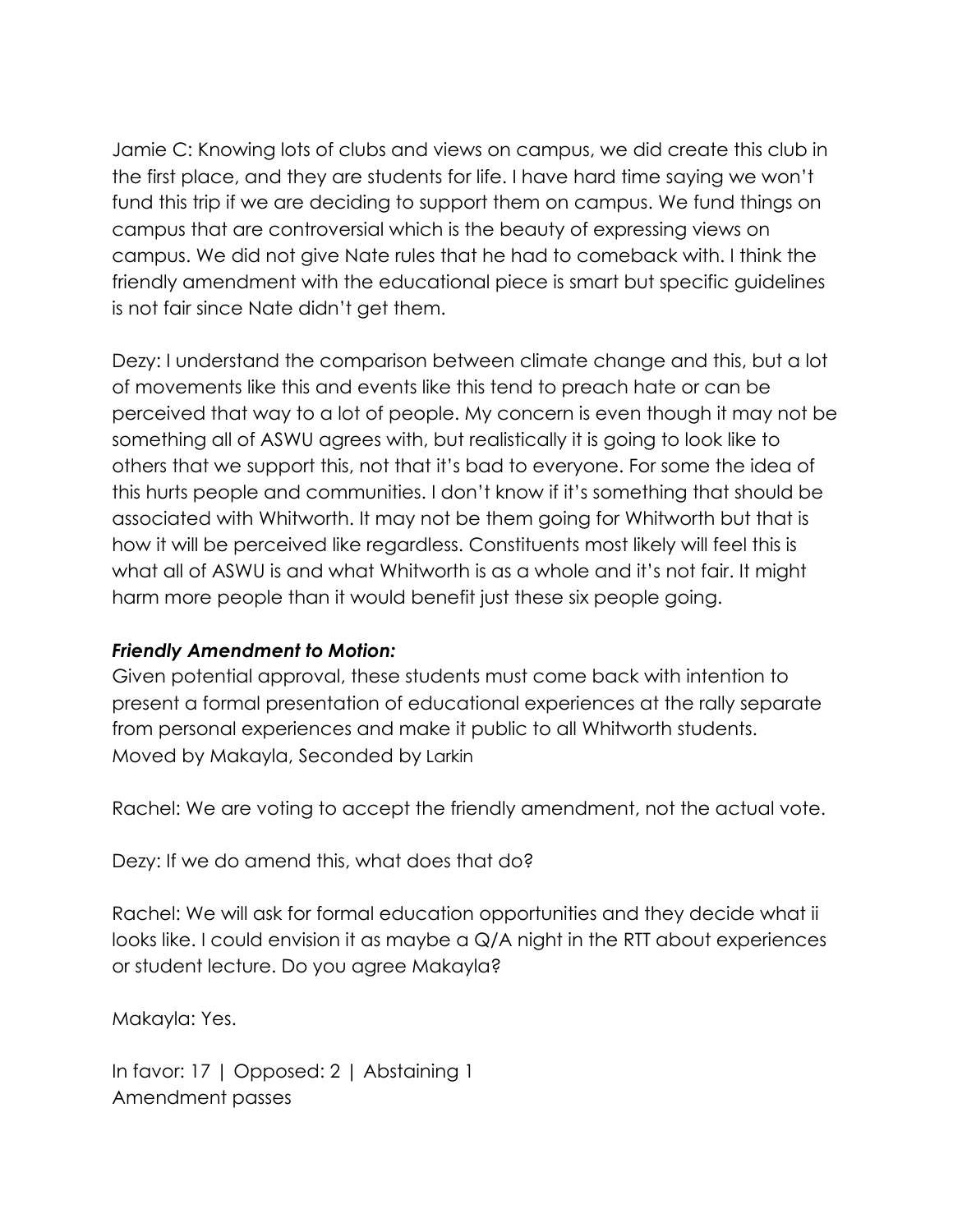Rachel: We are now voting on the whole thing. This is a vote on approving the \$1200 for the students for life to go to the March for Life rally in Washington DC with the friendly amendment that they come back and give a formal presentation that would be open to the Whitworth community.

 $\_$  , and the set of the set of the set of the set of the set of the set of the set of the set of the set of the set of the set of the set of the set of the set of the set of the set of the set of the set of the set of th

In favor: 14 | Opposed: 4 | Abstaining 1 Motion passes

#### **President Updates**

- UREC Presentation

Rachel: Telmen is here from the UREC to give a presentation.

Telmen: Hi I'm Telmen I am a coordinator of the UREC. I have some updates. First of all, we have intramural tournaments, and the climbing wall will be open during Jan Term. Outdoor rec will also continue. We do not have specific dates because we are still planning. Stay tuned. I am here on behalf of the UREC to thank ASWU for sharing our information and thanks for the time and letting me speak. The UREC is beyond grateful to ASWU members.

- Organizing/ Restructuring in February

Rachel: As we mentioned in the past, we wanted to make sure you know in February we will have votes on bylaws and changes in positions and maybe need a constitutional vote to change senatorial and rep positions with a campus wide vote in February. Stay tuned.

- Jan Term

Rachel: I won't be here in Jan term. See you in all 2022. Some others will be gone. Jan term is a chill time. If you are not here, you do not get paid. Do not submit timecards if you aren't here. If you are here, I hope you have a great time. Chris, Grant, and Jason are here. It will be a laid-back time to plan for the spring.

## - Thank you notes

Rachel: There are thank you notes going around. If you haven't gotten them, please grab them and sign them. There are 8 cards.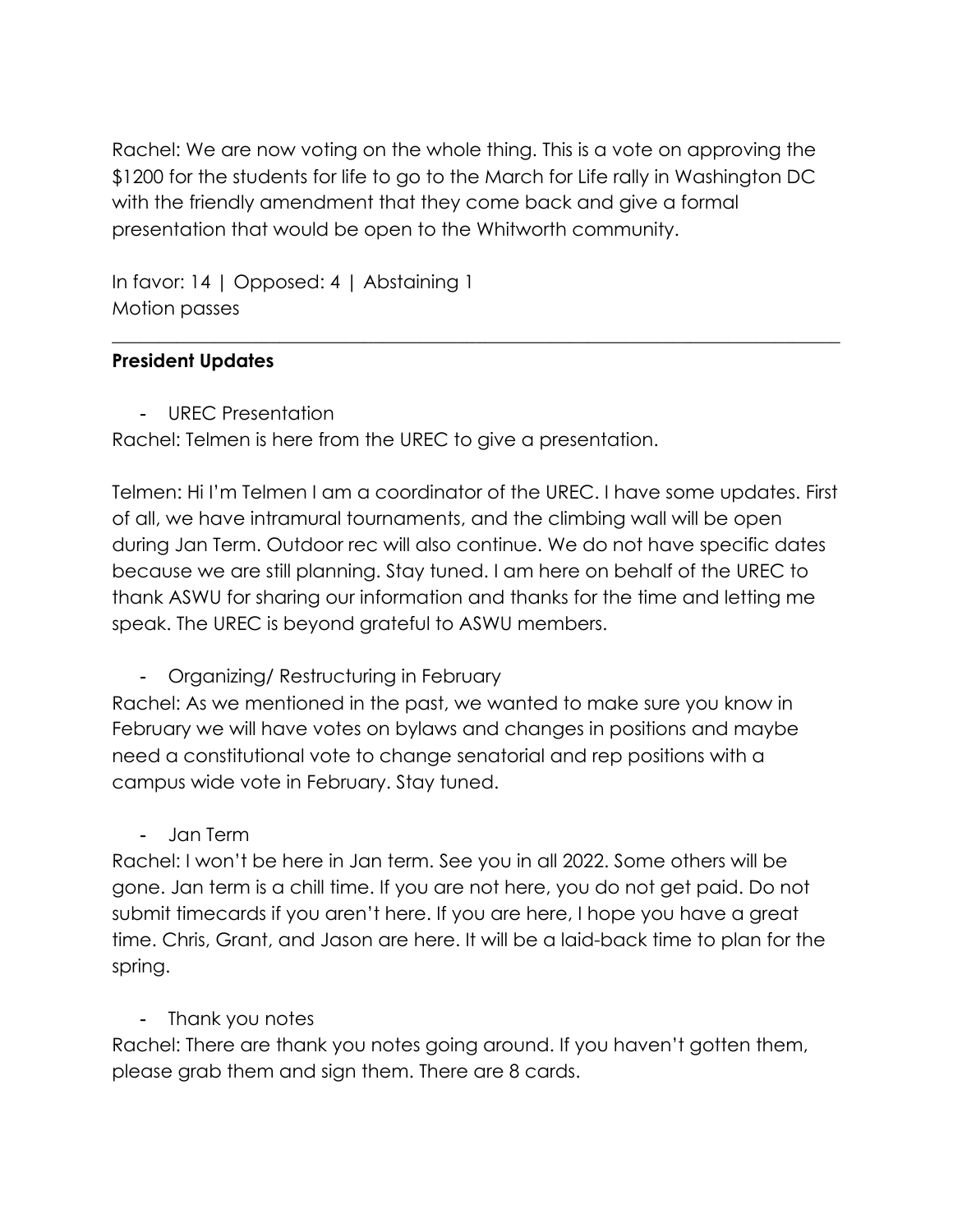#### **Vice President Updates**

- NSSE Data- Accreditation Committee

(Presenter references PowerPoint throughout presentation)

Kyle: Thank you for coming and listening I know it has been a long meeting. I am the member of ASWU on the accreditation committee. You may be thinking, Kyle we had accreditation last year, why are you here. This is why. This is a presentation on NSSE which is a poll every year for baseline information on how Whitworth students are feeling. It is for first years and seniors compared to other schools. This is the type of topics. Next slide is the stats on percentages of engagement. We had 32 percent engagement. This is within reason to the national norm. This is the demographics; the head of committee says the demographics are in line with the population of Whitworth. It's a good fit. This slide is baseline information about the survey, we have two comparison groups to compare, and it's broken into a set of 20 schools they chose to compare to. We switched this last year so there is two sets this way. One comparison group shows 13 of 20 schools, and one has a comparison versus all middle-sized universities. Whitworth chose to spend money to talk about civic engagement and coping with covid. Whitworth took this study after covid which creates issues because some took the survey before February or in May and June. We have to give ourselves some leeway. Across the country it was a weird year. This is what the survey looks like. The triangle that is not filled in is lower and the one circled in is higher. Consider the premix of covid. Looking at the data we are the same except the supportive environment which can be explained by covid as well as collaborative learning. Seniors feel that it was higher in these categories. These bar graphs show what we think first years and seniors are highest performing in out of all the colleges and lowest performing. First years thought having talks with people with political views other than their own was valuable and we are doing worse socially and that could be involved with the data mix of covid. Seniors who took it last year have different experiences than past years. These are data points to share with ASWU. Seniors did not have many differences on belongingness, but it dropped for first years. This was probably a disruption with covid. As a university we want to have a high percentage of community. The topical module Whitworth chose was coping with covid especially with seniors. Good things overall though. In addition, as a result of

 $\_$  , and the set of the set of the set of the set of the set of the set of the set of the set of the set of the set of the set of the set of the set of the set of the set of the set of the set of the set of the set of th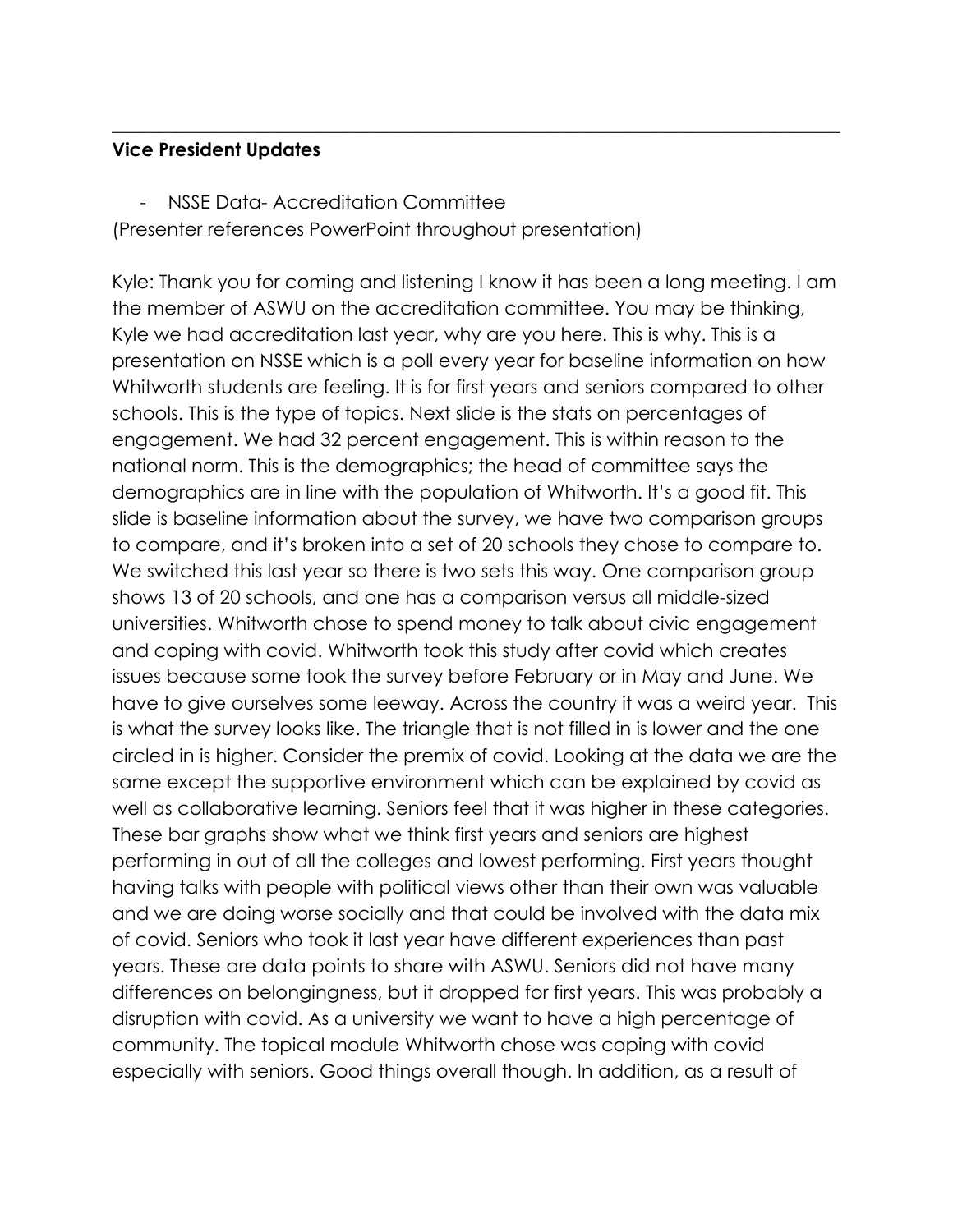covid there has been an increase in anxiety, but Whitworth is doing good comparatively.

# - Constituency Report Reminder

Chris: I've seen the responses so far and we are getting some replies. I want to give you all estimates on how many people you need to report for your halls. Neighborhoods you need 20 people, off campus needs 450. We will talk about finding ways to get lots of responses. If you have questions. Let me. Know

Makayla: Today off campus reps did a tabling event. If you want to do this in your own halls I recommend. We had snacks and asked people walking by and enticed people to take our survey.

Chris: Off campus is doing great. This is a separate constituency report than the meetings.

Cam: For advertising purposes, it takes 3 minutes to complete and is easy.

- Communication Expectations

Chris: Not much here, we will talk more next semester. Talk with internal teams and constituents.

## - Town Hall Update

Chris: I have been talking with mental health providers to facilitate spaces to talk about mental health on campus. Constituents are struggling. We want to ensure they are offered spaces and resources to be able to help with their conditions.

- Meal Cards

Chris: We will provide meal cards to those, prioritized for off campus and neighborhoods, who came to the meeting today. They are for Sodexo to eat dinner with us as a team.

## - Student Highlight

Chris: Dollar Ganu is our student highlight this week. She is not here but Dollar Ganu is a student leader, and she converses and relates with people across campus so big shoutout to her.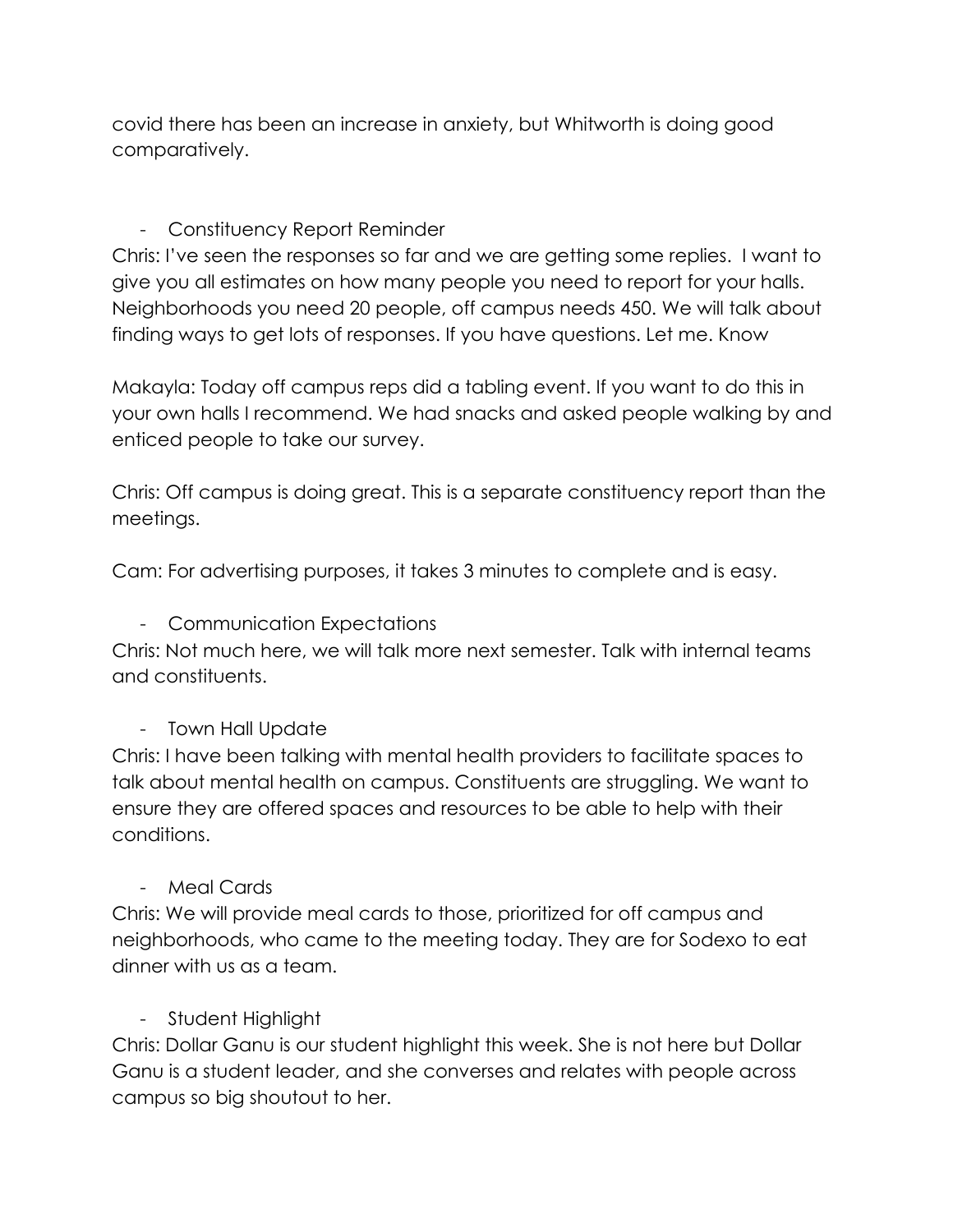## **Coordinator Spotlight**

Hannah: I'm Hannah the campus activities coordinator. I get to plan events for campus to engage with students and my job is to plan out of the box events that haven't been done and be creative with events like late night karaoke. It has been fun and a good opportunity to see students interact with each other. You can support me by showing up to events and helping out when you can. If you have event ideas from constituents let me know.

 $\_$  , and the set of the set of the set of the set of the set of the set of the set of the set of the set of the set of the set of the set of the set of the set of the set of the set of the set of the set of the set of th

 $\_$  , and the set of the set of the set of the set of the set of the set of the set of the set of the set of the set of the set of the set of the set of the set of the set of the set of the set of the set of the set of th

#### **Past Events**

- Winter Olympics

Rebecca: It went fairly well. We had about 75 people show up. There were not a lot of events because there was no snow. We had spike ball and hot cocoa. We ran out of water but got more eventually. We also ran out of toppings too like the whipped cream went fast. I kept having people asking me questions and saying the hot cocoa was good. The RAs and ACs were great with support, and it came out to about \$4 a person.

## - Honest Advent

Jenna: It went well. We got the art up and thanks to those who helped set up and take down that. The Gallery opening was about \$4 a person not including the art. Lots of people said great things and had a good time.

Christian: I wanted to share with everyone and ASWU that passive events are just as important as active events. Yesterday I walked through the chapel and saw the art and it was overwhelming and healing for me. Kudos to you. Many people didn't go to the event but still see the art and are affected by it.

Cam: I think regardless of faith you should check it out. The artist is great.

Georgia: I loved it and Jenna did great work behind the scenes. The artwork is great and impactful and honest. You don't see that in Christmas story scenes very often. Jenna refuses to take credit so I'm giving it publicly.

 $\_$  , and the set of the set of the set of the set of the set of the set of the set of the set of the set of the set of the set of the set of the set of the set of the set of the set of the set of the set of the set of th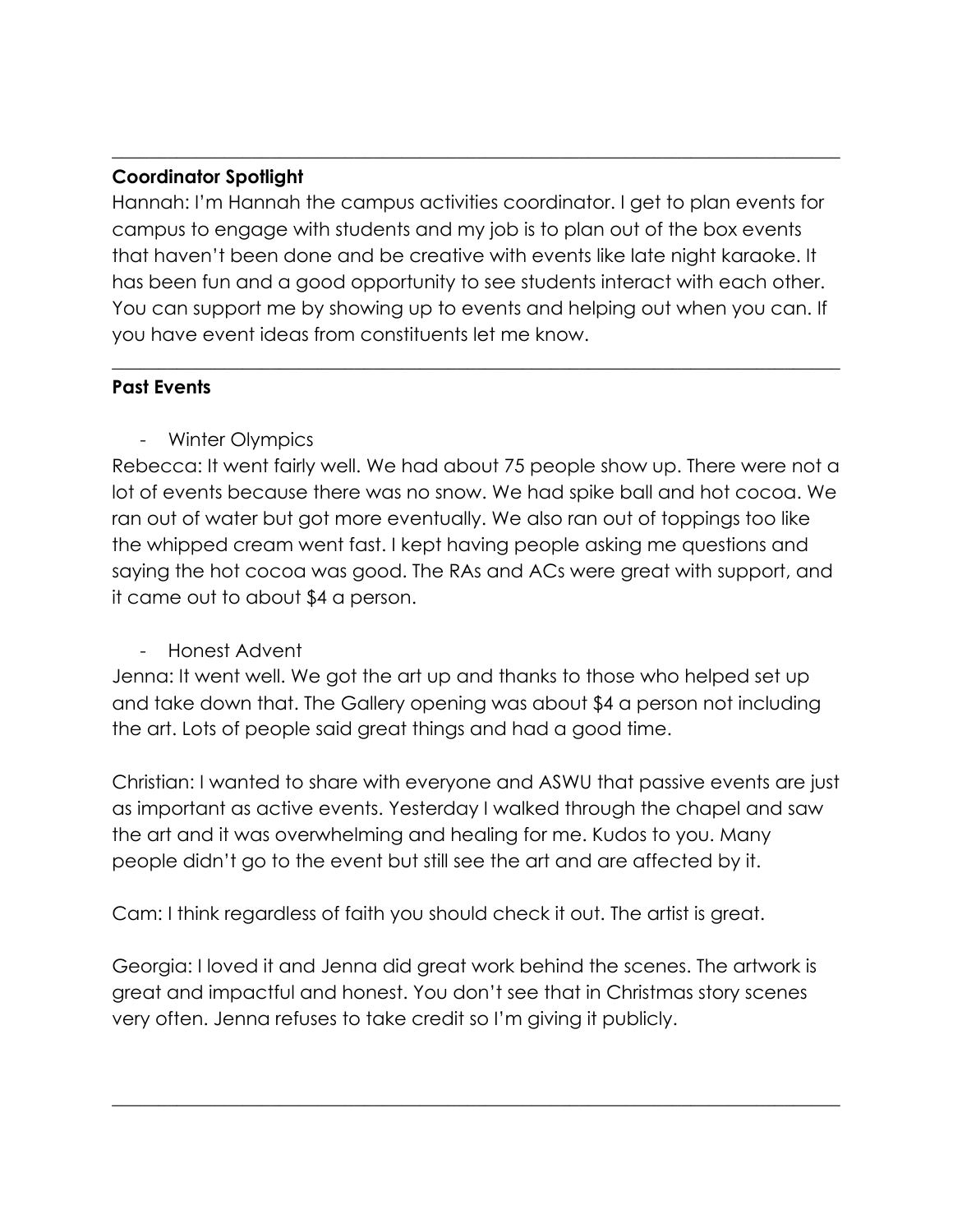#### **Upcoming Events:**

- Senior Christmas Party

Aidan: It is this Friday, December 10th which is two days away. It is from 7-9pm. I need 6-10 workers. There will be little set up or tear down crews. Are there any seniors that want to work? I need help with cookies, someone to be a person counter, a tech person, floaters, and a picture person. It will be cocktail attire. Wear a nicer outfit but not overly dressy.

- Craft Night

Hannah S: This Saturday is paint night. It is from 7-9pm in the MPR. There will be painting, and it is a study break. I don't need much help but come hang out if you are free. Maybe 2 people to help for the event.

- Spring Retreat

Rachel: The spring retreat is on February 6<sup>th</sup> at 1pm ending at 4pm. But then we are doing something fun after. We will be meeting in ROB 210 for a big ol' reunion.

\_\_\_\_\_\_\_\_\_\_\_\_\_\_\_\_\_\_\_\_\_\_\_\_\_\_\_\_\_\_\_\_\_\_\_\_\_\_\_\_\_\_\_\_\_\_\_\_\_\_\_\_\_\_\_\_\_\_\_\_\_\_\_\_\_\_\_\_\_\_\_\_\_\_\_\_

## **Constituency Reports**

## **Oliver:**

Grace: I sent out my check-in survey and have some data to report back from my constituents. In terms of how people are doing, not a whole lot of positive responses. A lot of feelings relating to burnout, stress, lack of motivation, loneliness, and just a lot of mental health struggles. I asked how people are taking care of themselves throughout finals season and I really liked hearing their responses because I think even just writing a response motivates you more to take care of yourself more. In terms of more technical issues that residents have seen in Oliver recently, missing ping pong balls, very hot in the hall, not enough salt on the sidewalk resulting in falling, need new expo markers for the study room and an eraser, new art supplies for prime times, and the chairs in the kitchen are supposedly "super sketchy". The types of things people would like to see in Oliver more is things like more primetimes involving food, more events or another dance, a weeklong spirit week like each hall for themselves, fashion shows, more mystery prime times, etc. That is all I have to report on.

## **McMillan:**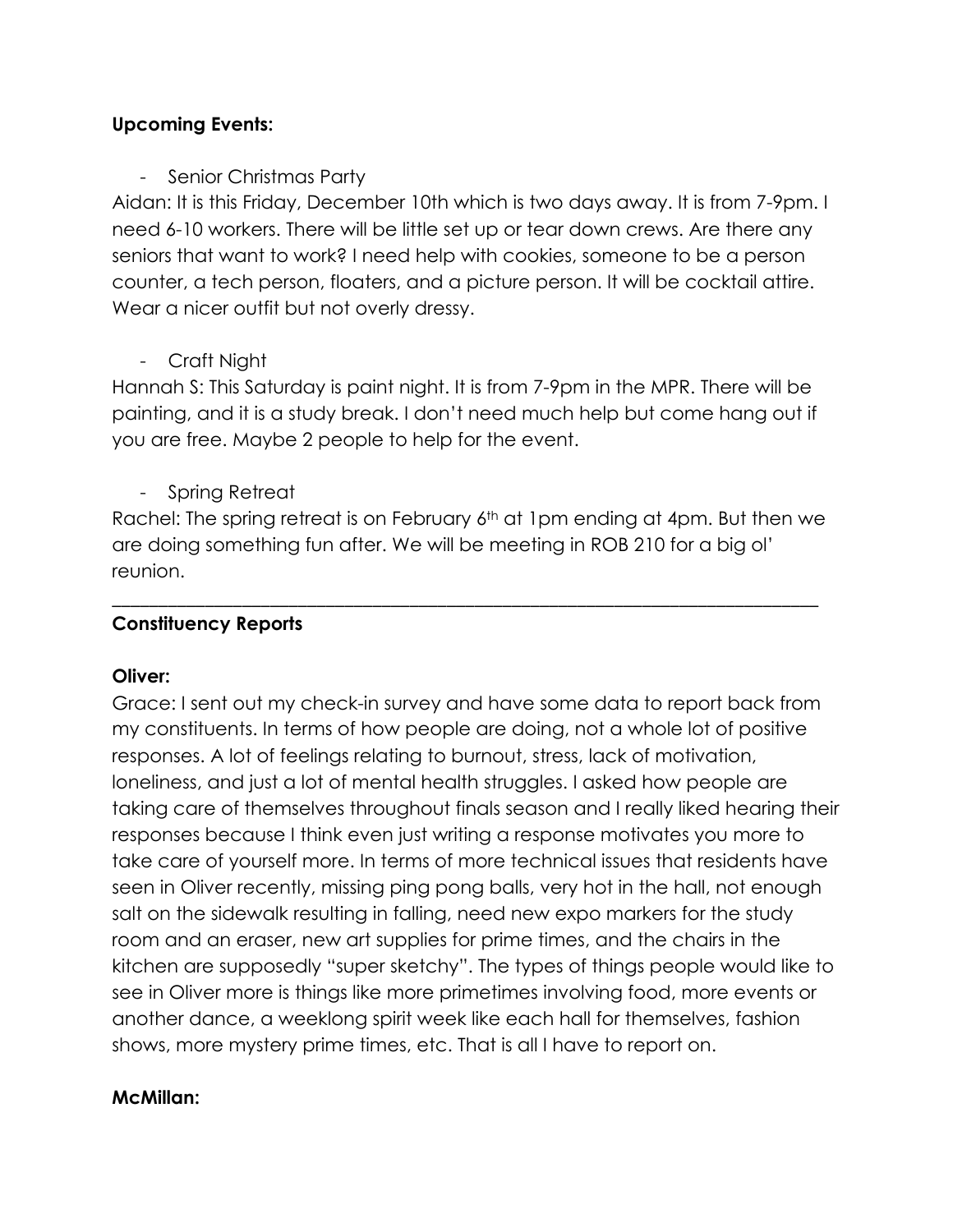Hans: We are doing well. Our RAs got decorations this week and they look dope. Other than that, we are good. We are stressed for finals. We still only have 1 working washing machine. Life goes on.

#### **Stewart**:

Rebecca: Stewart is doing alright. It is kind of slow but there are people playing pool sometimes. Everything is decorated for the holidays with lights everywhere.

#### **Baldwin-Jenkins**:

Kyle: BJ has been good. We are in dead week and there has been stress but overall, we are doing good.

#### **Incoming Student Reps**:

Elisa: I sent out a survey for constituent's mental health. 57% said they were okay, 26% said bad, 13% said pretty bad, and only 3% of people said they were good. It is not great time. Feedback from the survey includes managing stresses and having events with free food.

Michelle: We are prepping for finals and winter break. One concern I have heard is that it is hard to call the health canter and they call multiple times with no response. I called yesterday and still don't have an appointment.

## **Off Campus:**

Reeshika: We are having a survey and we need 450 responses so please fill it out. We are planning events in Jan term

#### **The Village:**

Hannah L: The Village is good. Everyone is stressed for finals this week. There are extra quiet hours this week. We are planning movie nights before people leave for break. I don't know what movie yet.

## **Warren:**

Logan: We are alright. Everyone is stressed about finals, but we are working hard. I am planning a banana pancake primetime type thing for studiers next week during finals. Hoodies are being ordered currently

## **International Students:**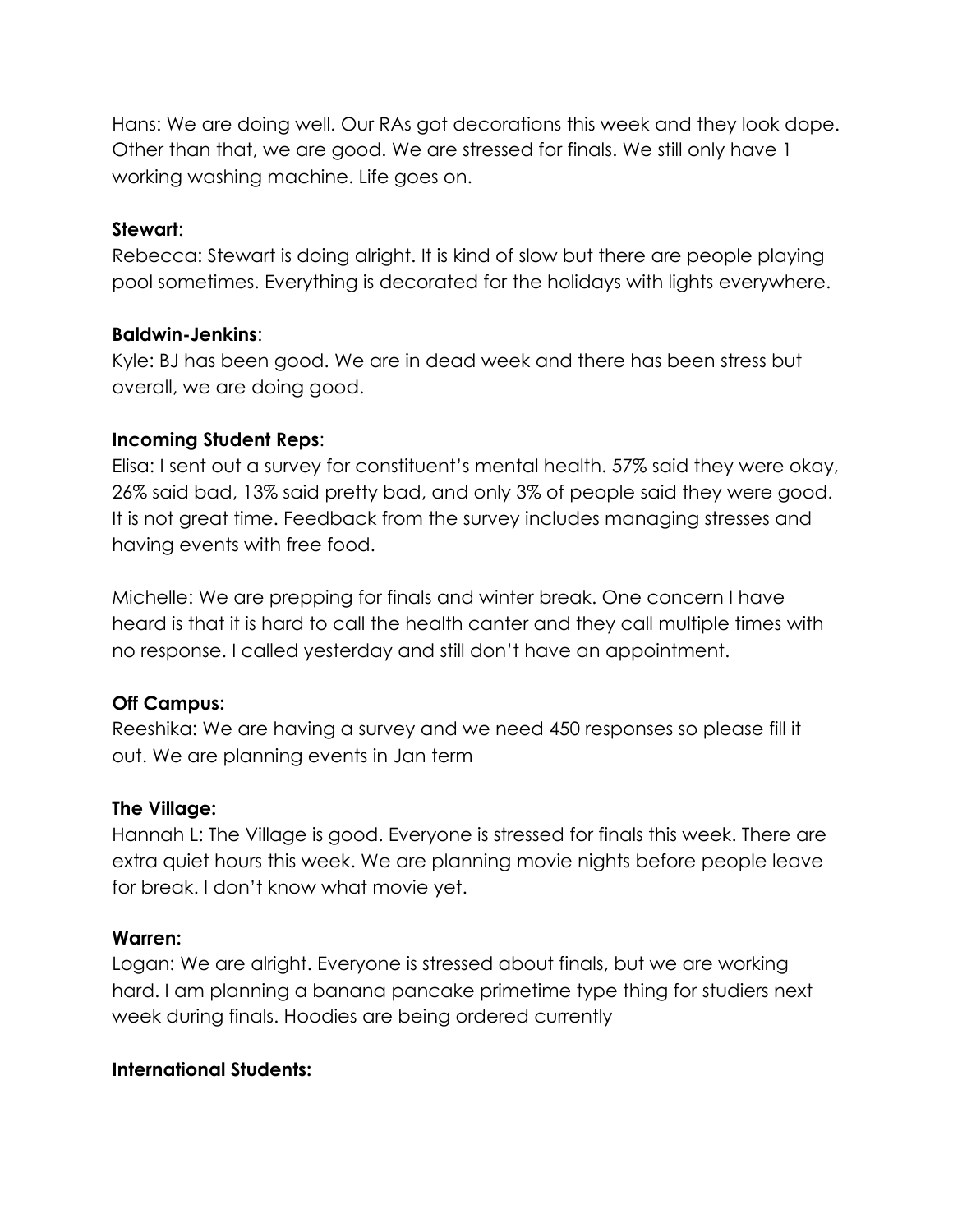Michael: It has not been a great week. Lots of flights are being cancelled due to covid, and finals are rough. Some people haven't been back home and have to reschedule flights.

# **Neighborhoods:**

Cam: We are working. Constituents are packing for Jan term trips and study abroad trips. We are ready to be done.

# **Ballard:**

Katelynn: We are doing awesome. There are tons of people in the lounges. We are hanging out and struggling through dead week but doing good otherwise. We were recognized as having best grades on campus, but mental health has been a detriment. It has been great to celebrate academics, and nobody has a C- or lower but its apparent when people are in study rooms until 4AM all the time.

# **Boppell:**

Dezy: Boppell is looking cute right now. Come look at it it's great. If there was a competition we would win. I came here and got 7 stacks of paper for finals to fill the printer. I get texts at 2am to fill it. Unfortunately, I don't get up, so I am trying to keep it filled a lot and trying to get ahead. I have one big email coming with a final check-in for the first semester. It also helps with knowing who is going to be there over Jan term.

## **Duvall:**

Larkin: We are doing good. It has been quiet with studying, but we see people gather for primetimes or study sessions. I got stickers for Duvall. It is my bribe to get constituency reports done with stickers. We have a holiday party tomorrow which will be a nice break from studying. There are lots of things going on. The leadership team has been dressing like reindeers.

# **Arend**:

Ethan: Arend is good there is lots of studying for finals, but it has not stopped the December spirit. We are having good times and chilling.

 $\_$  , and the set of the set of the set of the set of the set of the set of the set of the set of the set of the set of the set of the set of the set of the set of the set of the set of the set of the set of the set of th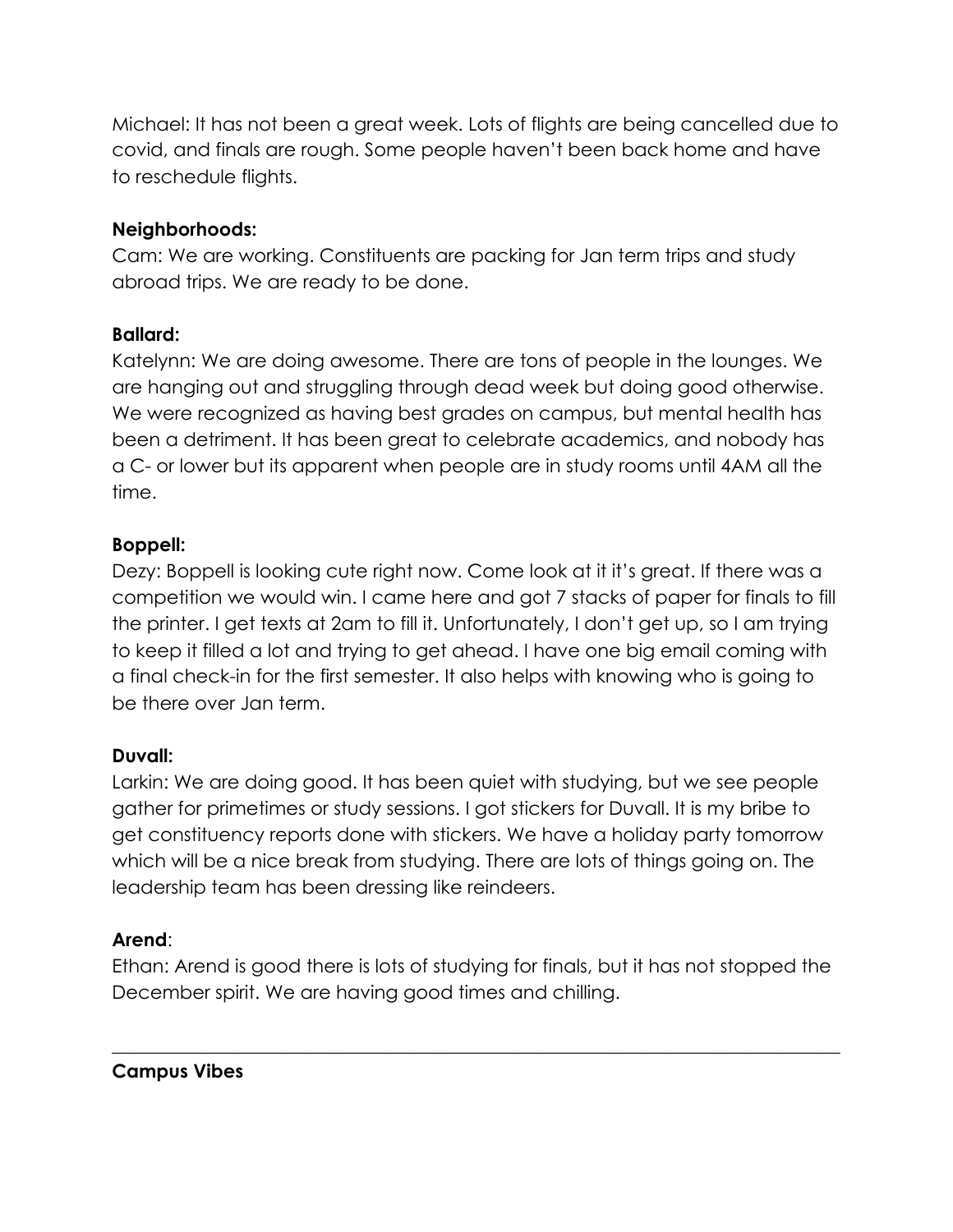Christian: We have a student on campus that relies on a wheelchair due to mobility issues. The hills and ice on campus are tough. I want to set up a phone tree for students to call so they can help her across campus. I want to set up that list for Jan term. Can anyone be willing to be on that list? We will look at everyone's schedules and we will set it up. If any of your friends are interested let me know.

Nick: Hi I am Nick, the sociology student doing a toilet paper drive. Our main need right now is toilet paper. We are asking for donations, and I've extended the time and we also accept Venmo donations and have raised \$300 so far. We are raising money until 4pm on Friday and going to Costco and buying as much toilet paper as I can. I will be posting on Instagram. Donating via Venmo is an idea for those who cannot get off campus. I will stick around after the meeting.

Makayla: In light of flight cancellations, if you are local around Whitworth, I would encourage you to open your home so we can remind people that the Whitworth community is there for people experiencing difficult times and not just for the holidays but also that some students haven't been home in years.

\_\_\_\_\_\_\_\_\_\_\_\_\_\_\_\_\_\_\_\_\_\_\_\_\_\_\_\_\_\_\_\_\_\_\_\_\_\_\_\_\_\_\_\_\_\_\_\_\_\_\_\_\_\_\_\_\_\_\_\_\_\_\_\_\_\_\_\_\_\_\_\_\_\_\_\_\_

## **Shoutouts**

Chris: Shoutout to Grant for typing everything.

Rachel: Shoutout to Cam, it's his last meeting. He has exciting opportunities. We will miss you and thanks for serving Whitworth well. Shoutout to everyone for a fantastic semester. Starting in September we didn't know where we would be and we have come so far.

Abby: Shoutout to everyone for the voting and discussions we had earlier and the respect in the room.

Makayla: Shoutout to everyone for the commitment and for showing up to support those who are struggling when we are also struggling. I am proud and thankful for all of you.

Christian: Shoutout to Nick who had one announcement and stayed for the whole meeting.